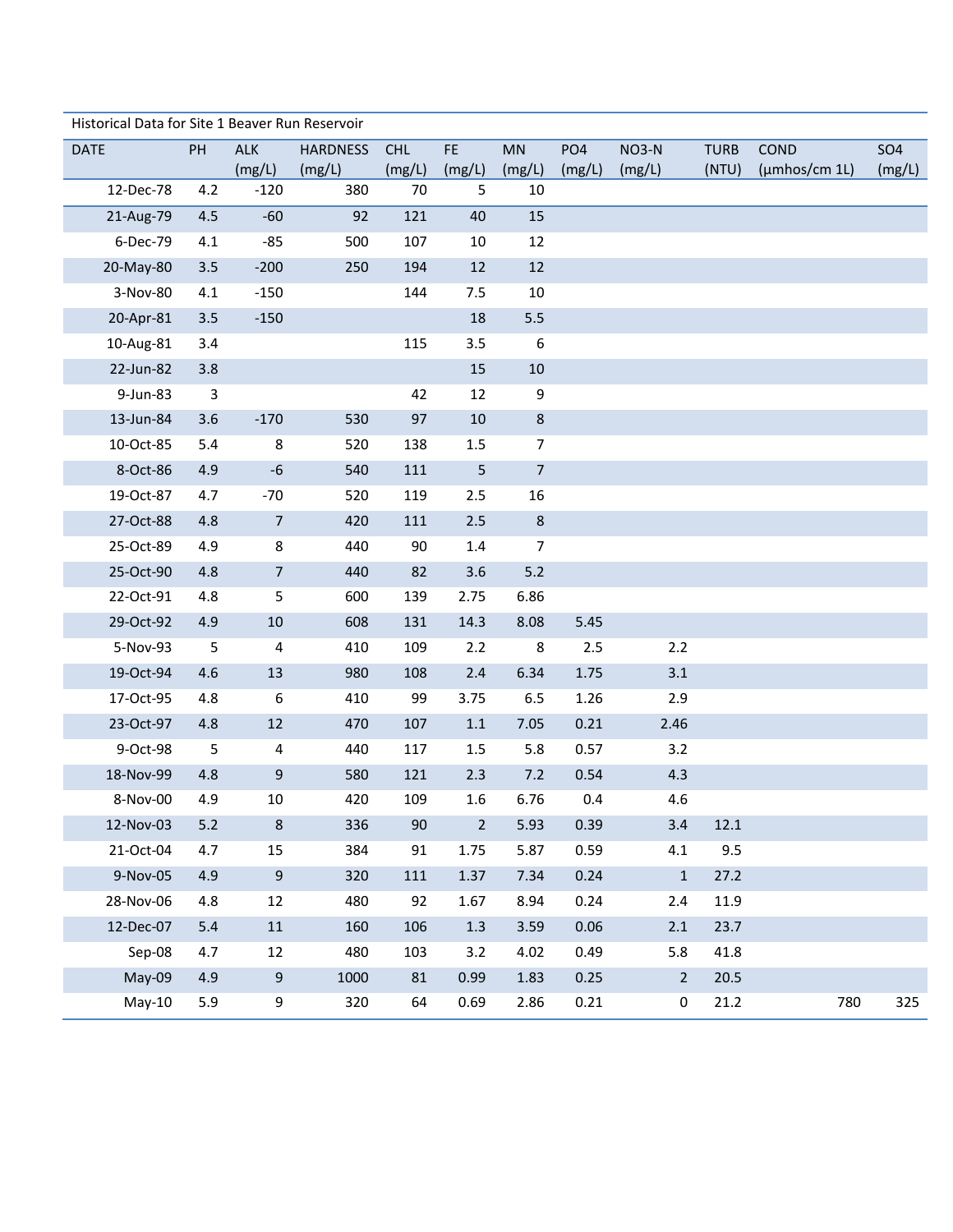|             | Historical Data for Site 2 Beaver Run Reservoir |      |                      |                           |                      |               |                     |                           |                 |                      |                       |                      |
|-------------|-------------------------------------------------|------|----------------------|---------------------------|----------------------|---------------|---------------------|---------------------------|-----------------|----------------------|-----------------------|----------------------|
| <b>DATE</b> |                                                 | PH   | <b>ALK</b><br>(mg/L) | <b>HARDNESS</b><br>(mg/L) | <b>CHL</b><br>(mg/L) | FE.<br>(mg/L) | <b>MN</b><br>(mg/L) | PO <sub>4</sub><br>(mg/L) | NO3-N<br>(mg/L) | <b>TURB</b><br>(NTU) | COND<br>(µmhos/cm 1L) | <b>SO4</b><br>(mg/L) |
|             | 12-Dec-78                                       | 7.1  | 27                   | 108                       | 35                   | 0.15          | $0.1\,$             |                           |                 |                      |                       |                      |
|             | 23-Aug-79                                       | 9.5  | 21                   | 192                       | 46                   | 0.07          | 0.05                |                           |                 |                      |                       |                      |
|             | 6-Dec-79                                        | 8.4  | 46                   | 176                       | 33                   | 0.15          | 0.05                |                           |                 |                      |                       |                      |
|             | 20-May-80                                       | 10.3 | 33                   | 88                        | 19                   | 0.25          | 0.01                |                           |                 |                      |                       |                      |
|             | 20-Nov-80                                       | 9.3  | 44                   | 170                       | 48                   | 0.15          | $\pmb{0}$           |                           |                 |                      |                       |                      |
|             | 20-Apr-81                                       | 9.1  | 28                   | 132                       | 24                   | 0.15          | $\pmb{0}$           |                           |                 |                      |                       |                      |
|             | 10-Aug-81                                       | 10.6 | 37                   | 156                       | 24                   | 0.05          | 0                   |                           |                 |                      |                       |                      |
|             | 22-Jun-82                                       | 9.5  | 29                   | 132                       | 32                   | 0.07          | $\pmb{0}$           |                           |                 |                      |                       |                      |
|             | 9-Jun-83                                        | 9.7  | 37                   | 106                       | 29                   | $0.1\,$       | 0                   |                           |                 |                      |                       |                      |
|             | 13-Jun-84                                       | 9.7  | 27                   | 112                       | 33                   | 0.01          | $\pmb{0}$           |                           |                 |                      |                       |                      |
|             | 8-Oct-86                                        | 8.5  | 48                   | 80                        | 15                   | 0.05          | 0                   |                           |                 |                      |                       |                      |
|             | 19-Oct-87                                       | 7.6  | 40                   | 92                        | 12                   | $0.1\,$       | 0.05                |                           |                 |                      |                       |                      |
|             | 27-Oct-88                                       | 7.7  | 68                   | 84                        | 9                    | 0.15          | $0.01\,$            |                           |                 |                      |                       |                      |
|             | 25-Oct-89                                       | 8.3  | 63                   | 86                        | 13                   | 0.05          | 0.05                |                           |                 |                      |                       |                      |
|             | 25-Oct-90                                       | 9.2  | 62                   | 80                        | 13                   | 0.09          | $\pmb{0}$           |                           |                 |                      |                       |                      |
|             | 22-Oct-91                                       | 8.6  | 75                   | 94                        | 21                   | 0.23          | 0.11                |                           |                 |                      |                       |                      |
|             | 28-Oct-92                                       | 7.9  | 66                   | 74                        | 15                   | 0.11          | 0.44                | 0.13                      |                 |                      |                       |                      |
|             | 4-Nov-93                                        | 9.1  | 70                   | 102                       | 20                   | 0.46          | 0.15                | $0.11\,$                  |                 |                      |                       |                      |
|             | 19-Oct-94                                       | 8    | 56                   | 90                        | 21                   | 0.24          | 0.08                | 0.08                      |                 |                      |                       |                      |
|             | 16-Oct-95                                       | 7.4  | $80\,$               | 86                        | 23                   | 0.85          | 0.2                 | 0.43                      |                 |                      |                       |                      |
|             | 12-Nov-03                                       | 7.7  | 91                   | 120                       | 63                   | 0.47          | 0.15                | 0.47                      | $1.4\,$         |                      | 9.6                   |                      |
|             | 21-Oct-04                                       | 7.6  | 70                   | 108                       | 68                   | 0.33          | 0.12                | 0.59                      | $1.7\,$         | 25.9                 |                       |                      |
|             | 9-Nov-05                                        | 7.3  | 77                   | 116                       | 96                   | 0.2           | 0.1                 | 0.26                      | 0.5             |                      | 3.7                   |                      |
|             | 28-Nov-06                                       | 7.6  | 70                   | 112                       | 48                   | 0.27          | 0.17                | 0.4                       | 0.8             | 3.59                 |                       |                      |
|             | 11-Dec-07                                       | 7.3  | 50                   | 100                       | 79                   | 0.14          | 0.09                | 0.03                      | 0.8             | 4.95                 |                       |                      |
|             | May-09                                          | 7.6  | 68                   | 134                       | 151                  | 0.18          | 0.11                | 0.08                      | $1\,$           | 3.33                 |                       |                      |
|             | $May-10$                                        | 7.8  | 62                   | 84                        | 235                  | 0.18          | 0.05                | 0.06                      | $0.1\,$         | 3.79                 | 800                   | $30\,$               |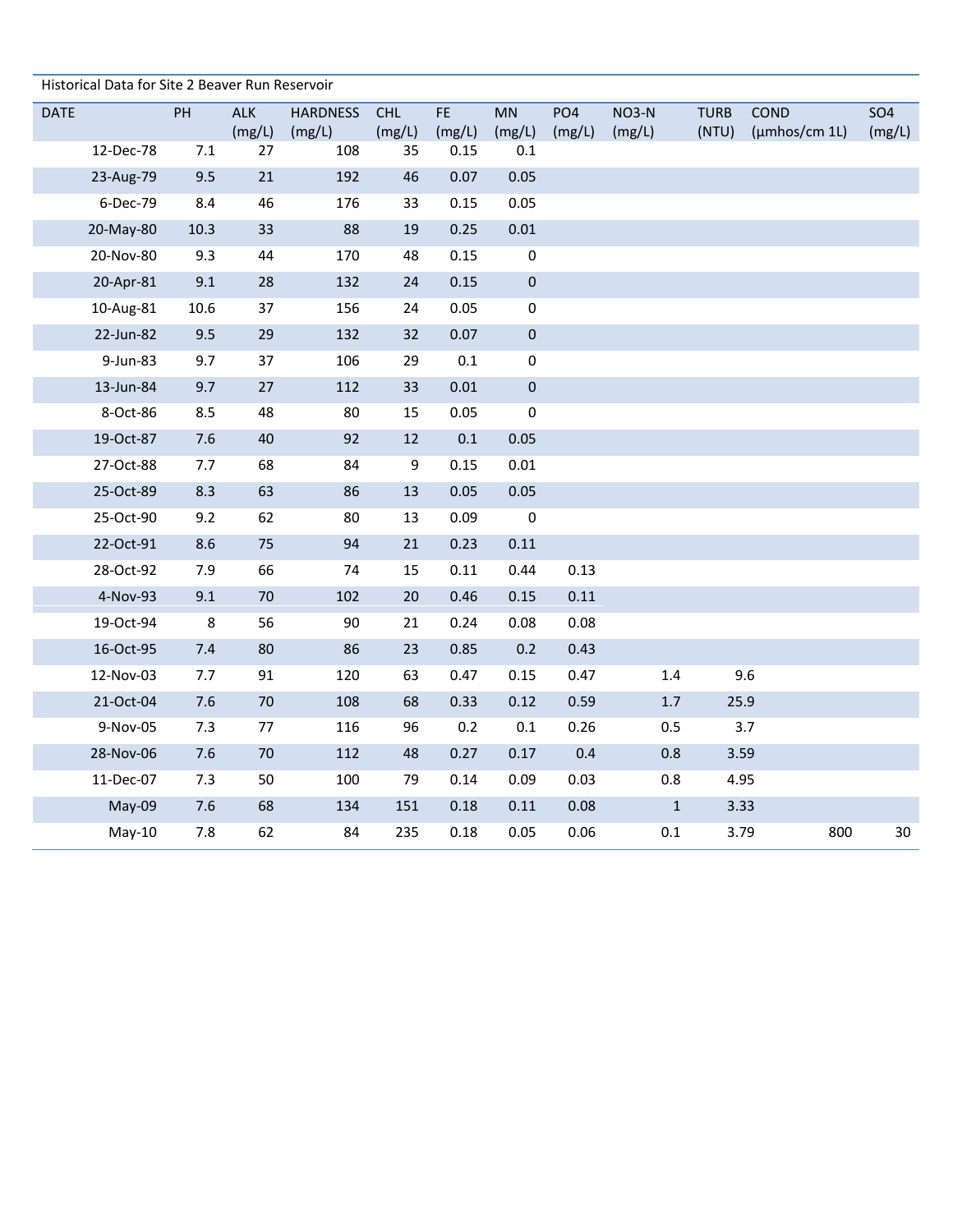|             |      |            | Historical Data for Site 3 Beaver Run Reservoir |            |         |         |                  |              |             |               |     |            |
|-------------|------|------------|-------------------------------------------------|------------|---------|---------|------------------|--------------|-------------|---------------|-----|------------|
| <b>DATE</b> | PH   | <b>ALK</b> | <b>HARDNESS</b>                                 | <b>CHL</b> | FE.     | MN      | PO <sub>4</sub>  | NO3-N        | <b>TURB</b> | <b>COND</b>   |     | <b>SO4</b> |
|             |      | (mg/L)     | (mg/L)                                          | (mg/L)     | (mg/L)  | (mg/L)  | (mg/L)           | (mg/L)       | (NTU)       | (µmhos/cm 1L) |     | (mg/L)     |
| 12-Dec-78   | 7.00 | 26         | 74                                              | 16         | 0.1     | 0.2     |                  |              |             |               |     |            |
| 21-Aug-79   | 7.40 | 52         | 110                                             | 29         | 3       | 0.4     |                  |              |             |               |     |            |
| 6-Dec-79    | 7.40 | 40         | 90                                              | 23         | 0.2     | 0.25    |                  |              |             |               |     |            |
| 20-May-80   | 7.50 | 44         | 70                                              | 18         | 0.6     | 0.15    |                  |              |             |               |     |            |
| 3-Nov-80    | 7.70 | 75         | 104                                             | 30         | 0.15    | 0.1     |                  |              |             |               |     |            |
| 20-Apr-81   | 8.20 | 40         | 82                                              | 24         | 0.07    | 0.05    |                  |              |             |               |     |            |
| 10-Aug-81   | 8.10 | 65         | 106                                             | 30         | 0.2     | 0.01    |                  |              |             |               |     |            |
| 22-Jun-82   | 7.80 | 57         | 102                                             | 32         | 0.5     | $0.1\,$ |                  |              |             |               |     |            |
| 10-Jun-83   | 7.80 | 65         | 114                                             | 32         | 0.25    | 0.15    |                  |              |             |               |     |            |
| 12-Jun-84   | 7.70 | 62         | 114                                             | 33         | 0.35    | 0.1     |                  |              |             |               |     |            |
| 2-Oct-85    | 7.80 | 108        | 170                                             | 63         | $0.1\,$ | 0.1     |                  |              |             |               |     |            |
| 9-Oct-86    | 7.80 | 64         | 120                                             | 38         | 0.2     | $0.1\,$ |                  |              |             |               |     |            |
| 19-Oct-87   | 7.70 | 64         | 140                                             | 34         | 0.5     | 0.05    |                  |              |             |               |     |            |
| 28-Oct-88   | 7.70 | 110        | 154                                             | 47         | 0.15    | 0.15    |                  |              |             |               |     |            |
| 25-Oct-89   | 7.80 | 70         | 110                                             | 30         | $0.1\,$ | 0.15    |                  |              |             |               |     |            |
| 26-Oct-90   | 7.60 | 60         | 90                                              | 23         | 0.22    | $0.1\,$ |                  |              |             |               |     |            |
| 23-Oct-91   | 7.60 | 120        | 170                                             | 57         | 0.23    | 0.16    |                  |              |             |               |     |            |
| 28-Oct-92   | 7.90 | 121        | 152                                             | 54         | 0.15    | 0.08    | 0.18             |              |             |               |     |            |
| 4-Nov-93    | 7.80 | 71         | 116                                             | 41         | 0.28    | 0.12    | 0.14             | $1.1\,$      |             |               |     |            |
| 18-Oct-94   | 7.80 | 108        | 152                                             | 49         | 0.38    | 0.15    | 0.09             | 0.4          |             |               |     |            |
| 16-Oct-95   | 7.70 | 86         | 156                                             | 65         | 0.37    | 0.08    | 0.16             | 0.9          |             |               |     |            |
| 30-Oct-97   | 7.90 | 105        | 144                                             | 70         | 0.27    | 0.07    | 0.2              | 0.14         |             |               |     |            |
| 15-Oct-98   | 8.00 | 118        | 156                                             | 84         | 0.28    | 0.17    | 0.23             | 0.14         |             |               |     |            |
| 15-Nov-99   | 8.40 | 106        | 172                                             | 104        | 0.31    | 0.09    | 0.14             | 0.3          |             |               |     |            |
| 8-Nov-00    | 7.80 | 95         | 150                                             | 84         | 0.31    | 0.06    | 0.07             | $0.1\,$      |             |               |     |            |
| 12-Nov-03   | 7.50 | 76         | 120                                             | 64         | 0.56    | 0.16    | 0.32             | 1.3          |             | 24.6          |     |            |
| 22-Oct-04   | 7.90 | 103        | 160                                             | 97         | 0.23    | 0.07    | 0.05             | 0.5          |             | 3.2           |     |            |
| 7-Nov-05    | 7.80 | 115        | 170                                             | 123        | 0.37    | 0.16    | 0.09             | 0.7          |             | 7.09          |     |            |
| 28-Nov-06   | 7.60 | 72         | 130                                             | 54         | 0.28    | 0.18    | 0.15             | $\mathbf{1}$ |             | 3.66          |     |            |
| 11-Dec-07   | 7.40 | 50         | 142                                             | 97         | 0.49    | 0.12    | 0.17             | $1.2$        |             | 22.5          |     |            |
| Sep-08      | 7.80 | 117        | 140                                             | 149        | 0.04    | 0.09    | 0.08             | $1.2\,$      |             | 3.08          |     |            |
| May-09      | 7.80 | 78         | 138                                             | 83         | 0.3     | 0.07    | 0.13             | $1.2$        |             | 5.96          |     |            |
| $May-10$    | 7.90 | 68         | 108                                             | 81         | 0.24    | 0.07    | $\boldsymbol{0}$ | 0.2          |             | 4.76          | 420 | 30         |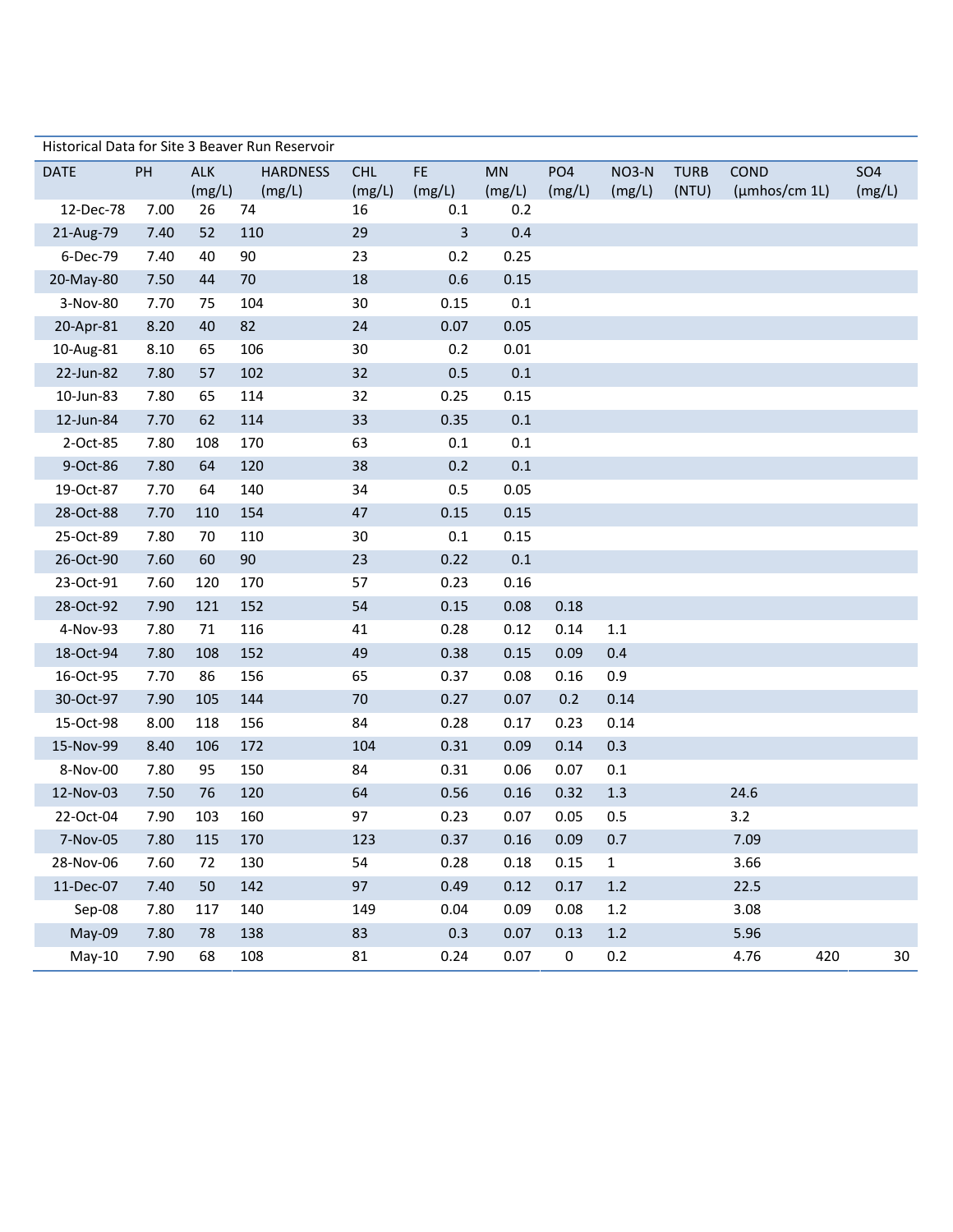| Historical Data for Site 4 Beaver Run Reservoir |     |                          |                 |            |         |             |                 |             |             |               |            |
|-------------------------------------------------|-----|--------------------------|-----------------|------------|---------|-------------|-----------------|-------------|-------------|---------------|------------|
| <b>DATE</b>                                     | PH  | ALK                      | <b>HARDNESS</b> | <b>CHL</b> | FE.     | MN          | PO <sub>4</sub> | NO3-N       | <b>TURB</b> | COND          | <b>SO4</b> |
|                                                 |     | (mg/L)                   | (mg/L)          | (mg/L)     | (mg/L)  | (mg/L)      | (mg/L)          | (mg/L)      | (NTU)       | (µmhos/cm 1L) | (mg/L)     |
| 12-Dec-78                                       | 6.4 | 12                       | 104             | 13         | 0.6     | 0.75        |                 |             |             |               |            |
| 23-Aug-79                                       | 7.5 | 65                       | 138             | 58         | $1.5\,$ | 0.9         |                 |             |             |               |            |
| 6-Dec-79                                        | 7.1 | 27                       | 136             | 15         | 0.5     | $1.1\,$     |                 |             |             |               |            |
| 20-May-80                                       | 5.4 | $\overline{\mathcal{A}}$ | 120             | 24         | 2.3     | 1.5         |                 |             |             |               |            |
| 20-Nov-80                                       | 7.5 | 65                       | 144             | 27         | 0.07    | 0.6         |                 |             |             |               |            |
| 20-Apr-81                                       | 5   | $-3$                     | 138             | 18         | $1.5$   | 0.5         |                 |             |             |               |            |
| 10-Aug-81                                       | 7.7 | 57                       | 164             | 24         | 0.2     | 0.4         |                 |             |             |               |            |
| 22-Jun-82                                       | 7.3 | 37                       | 168             | 38         | 0.9     | 0.8         |                 |             |             |               |            |
| 9-Jun-83                                        | 7.2 | 23                       | 180             | 18         | 0.7     | $1.2\,$     |                 |             |             |               |            |
| 13-Jun-84                                       | 5   | $-3$                     | 204             | 13         | 1.8     | $\mathbf 2$ |                 |             |             |               |            |
| 1-Oct-85                                        | 7.4 | 92                       | 152             | 29         | 0.2     | 0.35        |                 |             |             |               |            |
| 8-Oct-86                                        | 7.4 | 47                       | 132             | 23         | 0.15    | 0.7         |                 |             |             |               |            |
| 19-Oct-87                                       | 7.4 | 51                       | 170             | 22         | 0.05    | $1.2\,$     |                 |             |             |               |            |
| 27-Oct-88                                       | 7.6 | 80                       | 194             | 33         | 0.15    | 0.55        |                 |             |             |               |            |
| 25-Oct-89                                       | 7.2 | 48                       | 144             | 21         | $0.1\,$ | 1.1         |                 |             |             |               |            |
| 25-Oct-90                                       | 7.2 | 41                       | 116             | 22         | 0.51    | 0.72        |                 |             |             |               |            |
| 22-Oct-91                                       | 7.8 | 83                       | 160             | 33         | 0.29    | 0.37        |                 |             |             |               |            |
| 28-Oct-92                                       | 7.6 | 84                       | 186             | 30         | 0.37    | 0.62        | 0.08            |             |             |               |            |
| 4-Nov-93                                        | 7.4 | 48                       | 120             | 37         | 0.38    | 0.63        | 0.15            | 0.9         |             |               |            |
| 19-Oct-94                                       | 7.3 | 110                      | 196             | 23         | 0.54    | 1.51        | 0.08            | 0.3         |             |               |            |
| 16-Oct-95                                       | 7.6 | 60                       | 164             | 41         | 0.3     | 0.64        | 0.14            | 0.4         |             |               |            |
| 23-Oct-97                                       | 7.5 | 79                       | 170             | 36         | 0.22    | 0.74        | 0.18            | 0.09        |             |               |            |
| 9-Oct-98                                        | 8   | 84                       | 132             | 41         | 0.17    | 0.09        | 0.28            | 0.03        |             |               |            |
| 15-Nov-99                                       | 7.9 | 64                       | 178             | 52         | 0.12    | 0.61        | 0.18            | 0.3         |             |               |            |
| 8-Nov-00                                        | 7.7 | 89                       | 166             | 42         | 0.17    | 0.56        | 0.1             | 0.1         |             |               |            |
| 12-Nov-03                                       | 7.3 | 55                       | 150             | 39         | 0.6     | 1.46        | 0.21            | 0.5         | 28.9        |               |            |
| 21-Oct-04                                       | 7.4 | 57                       | 206             | 40         | 0.19    | 2.22        | 0.07            | 0.2         | 4.2         |               |            |
| 9-Nov-05                                        | 7.6 | 79                       | 184             | 63         | 0.31    | 0.53        | 0.11            | $0.5\,$     | 3.2         |               |            |
| 28-Nov-06                                       | 7.2 | 46                       | 30              | 27         | 0.56    | 2.84        | 0.12            | $\mathbf 1$ | 7.15        |               |            |
| 11-Dec-07                                       | 7.2 | 40                       | 124             | 39         | 0.44    | 0.65        | 0.11            | 0.9         | 18.5        |               |            |
| Sep-08                                          | 7.6 | 76                       | 164             | 46         | 0.03    | 0.14        | 0.06            | 0.7         | 1.42        |               |            |
| May-09                                          | 7.1 | 40                       | 198             | 31         | 0.18    | 0.17        | $0.11\,$        | 0.5         | 8.11        |               |            |
| $May-10$                                        | 7.4 | 46                       | 142             | 26         | 0.14    | 1.26        | $\pmb{0}$       | 0.6         | 3.47        | 340           | 90         |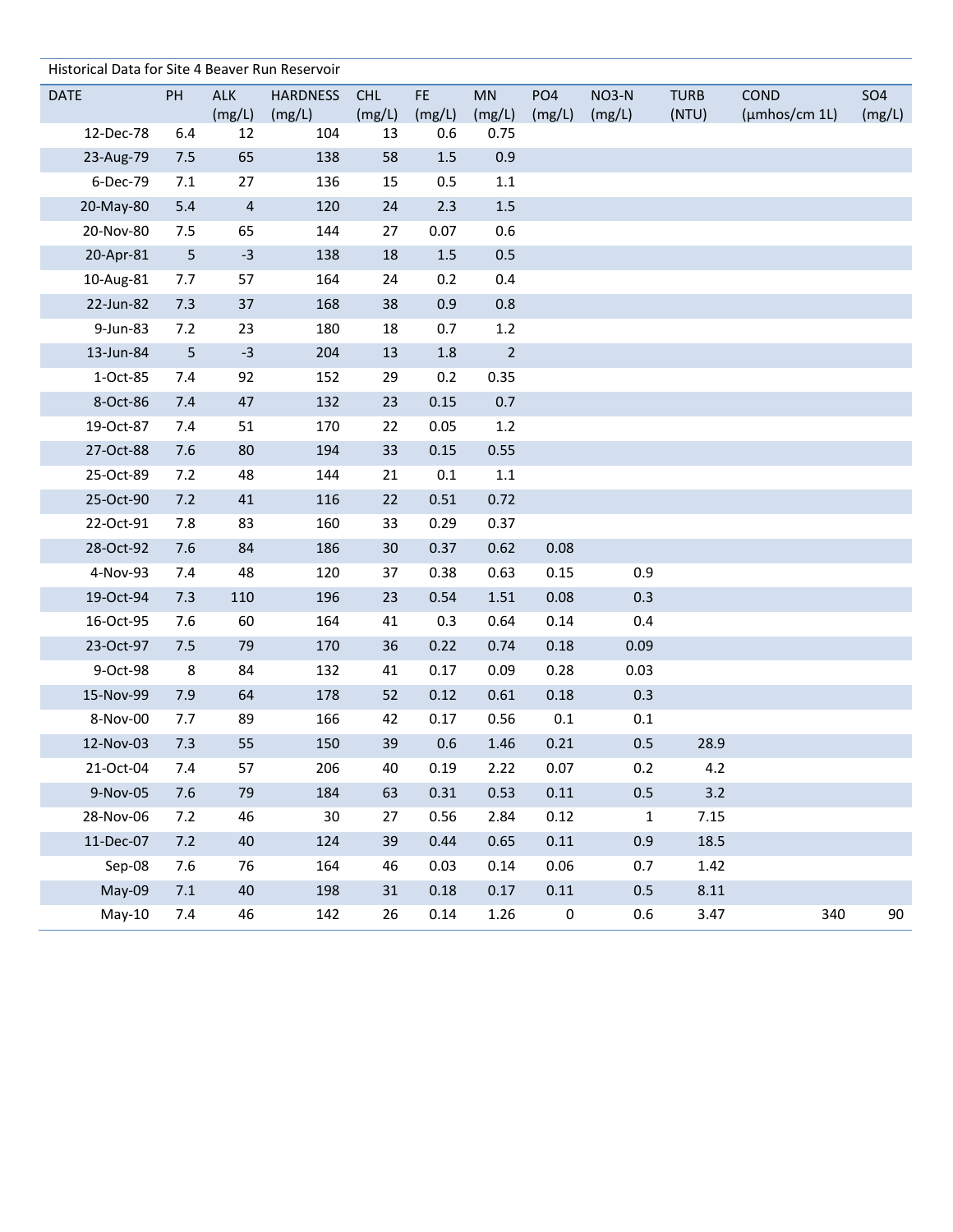| Historical Data for Site 5 Beaver Run Reservoir |  |
|-------------------------------------------------|--|
|-------------------------------------------------|--|

| <b>DATE</b> | PH  | <b>ALK</b><br>(mg/L) | <b>HARDNESS</b><br>(mg/L) | <b>CHL</b><br>(mg/L) | FE.<br>(mg/L) | MN<br>(mg/L) | PO <sub>4</sub><br>(mg/L) | <b>NO3-N</b><br>(mg/L) | <b>TURB</b><br>(NTU) | COND<br>(µmhos/cm 1L) | <b>SO4</b><br>(mg/L) |
|-------------|-----|----------------------|---------------------------|----------------------|---------------|--------------|---------------------------|------------------------|----------------------|-----------------------|----------------------|
| 12-Dec-78   | 7.2 | 27                   | 132                       | 22                   | 0.05          | 1.2          |                           |                        |                      |                       |                      |
| 21-Aug-79   | 7.5 | 48                   | 200                       | 39                   | 0.6           | 0.9          |                           |                        |                      |                       |                      |
| 12-Dec-79   | 7.3 | 45                   | 174                       | 23                   | 0.02          | 0.5          |                           |                        |                      |                       |                      |
| 22-May-80   | 7.3 | 39                   | 140                       | 17                   | 0.05          | 0.7          |                           |                        |                      |                       |                      |
| 3-Nov-80    | 7.4 | 65                   | 200                       | 32                   | 0.05          | 0.3          |                           |                        |                      |                       |                      |
| 20-Apr-81   | 6.9 | 21                   | 82                        | 21                   | 0.4           | 0.25         |                           |                        |                      |                       |                      |
| 10-Aug-81   | 7.7 | 63                   | 200                       | 18                   | $\pmb{0}$     | 0.01         |                           |                        |                      |                       |                      |
| 28-Oct-88   | 7.4 | 82                   | 260                       | 55                   | 0.01          | 0.1          |                           |                        |                      |                       |                      |
| 26-Oct-89   | 7.6 | 56                   | 170                       | 32                   | 0.05          | $\pmb{0}$    |                           |                        |                      |                       |                      |
| 26-Oct-90   | 7.3 | 58                   | 150                       | 29                   | 0.12          | 0.11         |                           |                        |                      |                       |                      |
| 23-Oct-91   | 7.7 | 95                   | 180                       | 61                   | 0.02          | 0.13         |                           |                        |                      |                       |                      |
| 28-Oct-92   | 7.8 | 85                   | 200                       | 53                   | 0.03          | 0.07         | 0.08                      |                        |                      |                       |                      |
| 4-Nov-93    | 7.6 | 51                   | 168                       | 50                   | $\pmb{0}$     | 0.11         | 0.08                      | $\mathbf{1}$           |                      |                       |                      |
| 18-Oct-94   | 7.8 | 76                   | 152                       | 38                   | 0.07          | 0.1          | 0.09                      | 0.7                    |                      |                       |                      |
| 16-Oct-95   | 7.6 | 64                   | 164                       | 46                   | 0.09          | 0.05         | 0.12                      | 0.7                    |                      |                       |                      |
| 30-Oct-97   | 7.5 | 67                   | 146                       | 40                   | 0.02          | 0.11         | 0.16                      | 0.34                   |                      |                       |                      |
| 15-Oct-98   | 7.8 | 86                   | 96                        | 9                    | 0.35          | 0.09         | 0.24                      | 0.13                   |                      |                       |                      |
| 15-Nov-99   | 7.9 | 81                   | 204                       | 74                   | 0.04          | 0.1          | 0.14                      | 0.7                    |                      |                       |                      |
| 8-Nov-00    | 7.5 | 99                   | 166                       | 59                   | 0.03          | 0.04         | 0.11                      | 0.6                    |                      |                       |                      |
| 12-Nov-03   | 7.5 | 68                   | 174                       | 57                   | 0.24          | 0.11         | 0.22                      | $1.5\,$                |                      | 24.6                  |                      |
| 22-Oct-04   | 7.7 | 82                   | 192                       | 61                   | 0.06          | 0.1          | 0.09                      | 0.55                   |                      | 1.3                   |                      |
| 7-Nov-05    | 7.7 | 95                   | 164                       | 93                   | 0.06          | 0.12         | 0.1                       | 0.5                    |                      | 0.9                   |                      |
| 28-Nov-06   | 7.2 | 51                   | 146                       | 41                   | 0.07          | 0.19         | 0.06                      | 1.9                    |                      | 3.39                  |                      |
| 11-Dec-07   | 7.4 | 41                   | 140                       | 61                   | 0.12          | 0.27         | $\pmb{0}$                 | 1.3                    | 4.98                 |                       |                      |
| Sep-08      | 7.6 | 110                  | 132                       | 98                   | 0.03          | 0.13         | 0.11                      | 0.9                    |                      | 3.68                  |                      |
| May-09      | 7.8 | 75                   | 186                       | 60                   | 0.09          | 0.06         | 0.02                      | $\mathbf 1$            |                      | 4.62                  |                      |
| $May-10$    | 7.7 | 63                   | 154                       | 62                   | $0.1\,$       | 0.07         | 0.18                      | $\pmb{0}$              | 8.37                 | 460                   | 85                   |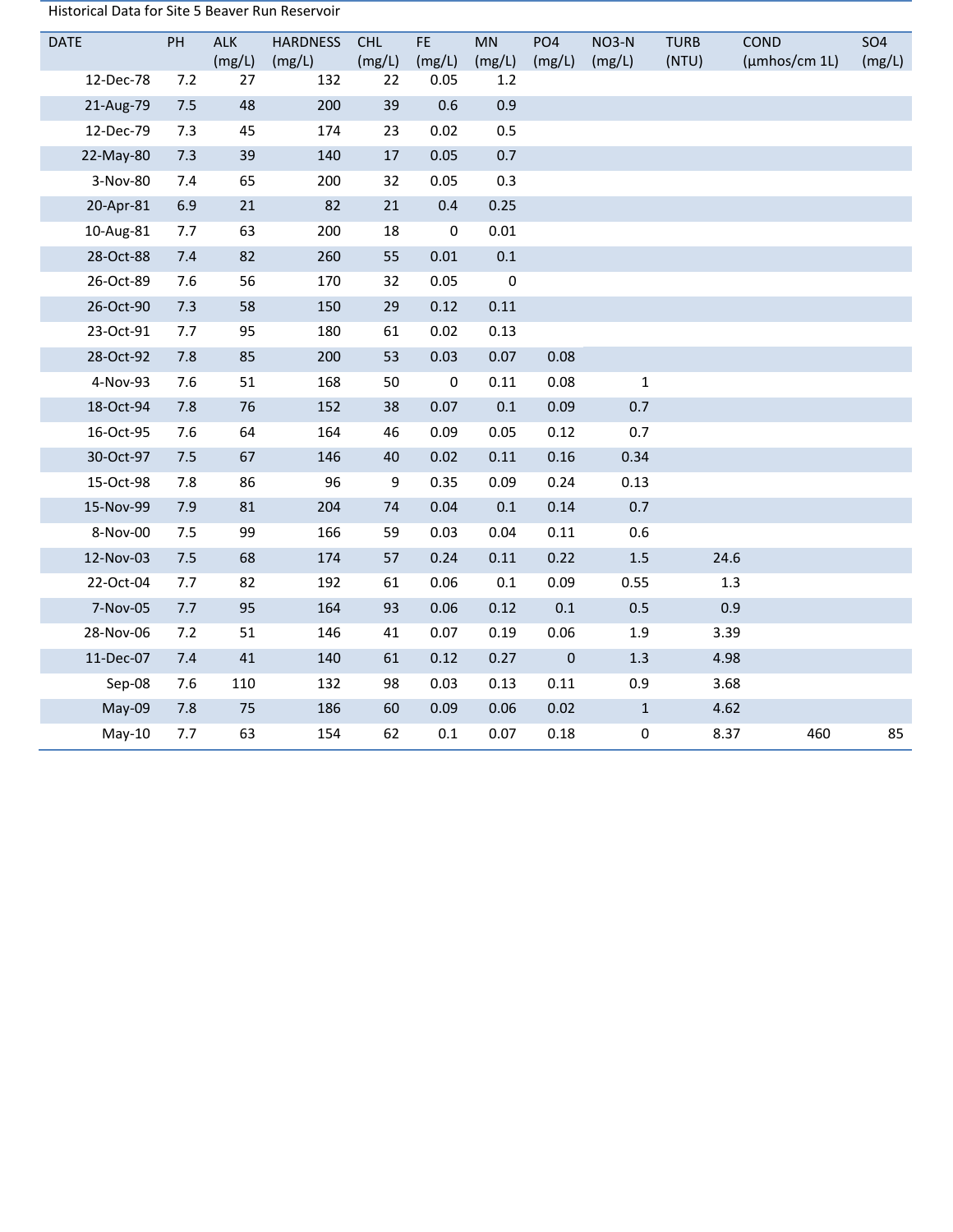| Historical Data for Site 6 Beaver Run Reservoir |                |                      |                           |                      |                |                     |                           |                 |                      |                             |                      |
|-------------------------------------------------|----------------|----------------------|---------------------------|----------------------|----------------|---------------------|---------------------------|-----------------|----------------------|-----------------------------|----------------------|
| <b>DATE</b>                                     | PH             | <b>ALK</b><br>(mg/L) | <b>HARDNESS</b><br>(mg/L) | <b>CHL</b><br>(mg/L) | FE.<br>(mg/L)  | <b>MN</b><br>(mg/L) | PO <sub>4</sub><br>(mg/L) | NO3-N<br>(mg/L) | <b>TURB</b><br>(NTU) | COND<br>$(\mu m$ hos/cm 1L) | <b>SO4</b><br>(mg/L) |
| 12-Dec-78                                       | 3.3            | $-180$               | 300                       | 15                   | 2.25           | 5.5                 |                           |                 |                      |                             |                      |
| 21-Aug-79                                       | 3.5            | $-115$               | 88                        | 29                   | 20             | 12                  |                           |                 |                      |                             |                      |
| 12-Dec-79                                       | 3.3            | $-220$               |                           | 15                   | 5              | 8                   |                           |                 |                      |                             |                      |
| 22-May-80                                       | 3.2            | $-300$               | 175                       | 63                   | $30\,$         | 8                   |                           |                 |                      |                             |                      |
| 3-Nov-80                                        | 3.7            |                      |                           | 19                   | $\mathbf{3}$   | 5                   |                           |                 |                      |                             |                      |
| 20-Apr-81                                       | $\overline{3}$ | $-330$               |                           |                      | 50             | $\boldsymbol{6}$    |                           |                 |                      |                             |                      |
| 10-Aug-81                                       | 3              |                      |                           | 16                   | 20             | 6                   |                           |                 |                      |                             |                      |
| 22-Jun-82                                       | 3.1            |                      |                           |                      | 24             | $\sqrt{ }$          |                           |                 |                      |                             |                      |
| 10-Jun-83                                       | $\mathbf{3}$   |                      |                           | 12                   | 14             | $\overline{7}$      |                           |                 |                      |                             |                      |
| 12-Jun-84                                       | $\mathbf{3}$   | $-270$               |                           | 29                   | $10\,$         | 12                  |                           |                 |                      |                             |                      |
| 2-Oct-85                                        | $\mathbf{3}$   | -99                  | 530                       | 23                   | 9              | 5.5                 |                           |                 |                      |                             |                      |
| 9-Oct-86                                        | 3.4            | $-77$                | 480                       | 35                   | $\overline{3}$ | 5.5                 |                           |                 |                      |                             |                      |
| 19-Oct-87                                       | 3.4            | $-145$               | 570                       | 27                   | 60             | 20                  |                           |                 |                      |                             |                      |
| 28-Oct-88                                       | 3.3            | $-140$               | 720                       | 25                   | $\overline{7}$ | 10                  |                           |                 |                      |                             |                      |
| 26-Oct-89                                       | 3.6            | $-38$                | 350                       | 28                   | 3              | $\overline{7}$      |                           |                 |                      |                             |                      |
| 26-Oct-90                                       | 3.8            | $-18$                | 330                       | 27                   | 3.4            | 4.13                |                           |                 |                      |                             |                      |
| 23-Oct-91                                       | 3.2            | $-70$                | 700                       | 25                   | 11.6           | 86.2                |                           |                 |                      |                             |                      |
| 28-Oct-92                                       | 3.3            | $-105$               | 500                       | 24                   | 24.9           | 8.03                | 0.26                      |                 |                      |                             |                      |
| 4-Nov-93                                        | 3.7            | $-2$                 | 490                       | 40                   | 4.6            | 6.9                 | 0.12                      | 0.7             |                      |                             |                      |
| 18-Oct-94                                       | 3.4            | $-3$                 | 700                       | 28                   | 8.15           | 4.79                | 0.15                      | 0.9             |                      |                             |                      |
| 16-Oct-95                                       | 3.5            | $-30$                | 410                       | 42                   | 5.2            | 2.95                | 0.27                      | 0.5             |                      |                             |                      |
| 30-Oct-97                                       | 3.2            | $-140$               | 540                       | 25                   | 33             | 11.66               | 0.3                       | 0.02            |                      |                             |                      |
| 15-Oct-98                                       | $\mathbf{3}$   | $-146$               | 550                       | 29                   | 23.4           | 12.2                | 0.59                      | 0.28            |                      |                             |                      |
| 18-Nov-99                                       | 3.3            | $-61$                | 720                       | 54                   | 11.6           | 10.66               | 0.2                       | 0.9             |                      |                             |                      |
| 8-Nov-00                                        | 3.3            | $-62$                | 680                       | 52                   | 10.9           | 10.7                | 0.23                      | 0.6             |                      |                             |                      |
| 12-Nov-03                                       | 4.4            | $-2$                 | 400                       | 61                   | 2.25           | 5.78                | 0.39                      | 0.7             | 7.64                 |                             |                      |
| 22-Oct-04                                       | 3.2            | $-45$                | 490                       | 48                   | 2.18           | 6.39                | 0.15                      | $1.5\,$         | 0.6                  |                             |                      |
| 7-Nov-05                                        | 3.4            | $-25$                | 470                       | 77                   | 7.5            | 12.08               | 0.18                      | 1.6             | 0.28                 |                             |                      |
| 28-Nov-06                                       | 3.5            | $-38$                | 460                       | 46                   | 10.3           | 7.96                | 0.15                      | 1.6             | 1.21                 |                             |                      |
| 11-Dec-07                                       | $5\phantom{.}$ | 10                   | 190                       | 115                  | 1.75           | 2.88                | 0.11                      | 0.8             | 28.3                 |                             |                      |
| Sep-08                                          | 3.2            | $-45$                | 530                       | 40                   | 6.5            | 9.38                | 0.22                      | 2.6             | 3.65                 |                             |                      |
| May-09                                          | 3.1            | $-100$               | 1000                      | 20                   | 6.93           | 1.81                | 0.07                      | 5.4             | 1.25                 |                             |                      |
| $May-10$                                        | 3.2            | $-60$                | 440                       | 36                   | 12.4           | 2.12                | 0.17                      | $\mathbf{1}$    | 1.62                 |                             | 650<br>1200          |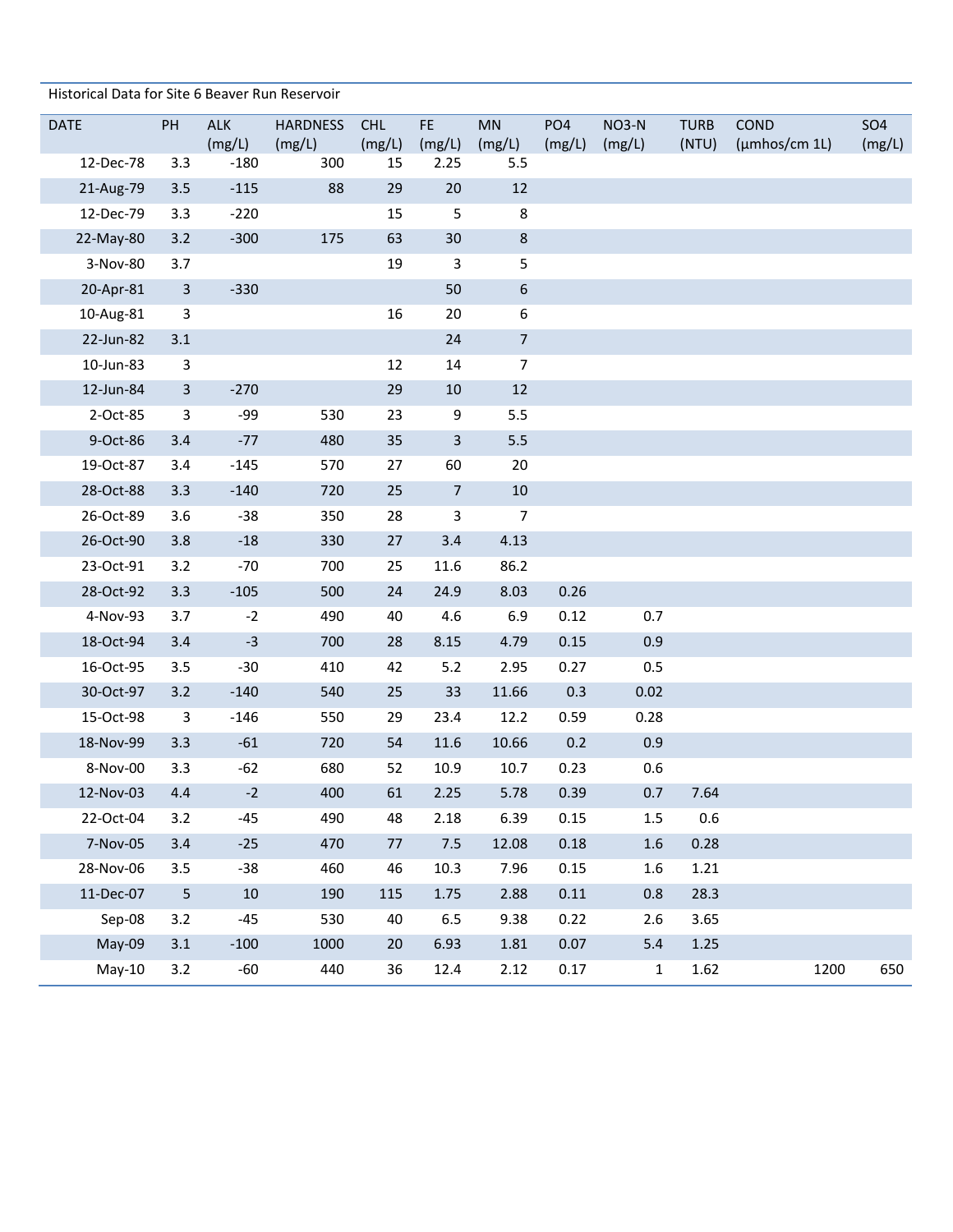| Historical Data for Site 7 Beaver Run Reservoir |                  |              |                 |              |               |                |                 |             |             |               |            |
|-------------------------------------------------|------------------|--------------|-----------------|--------------|---------------|----------------|-----------------|-------------|-------------|---------------|------------|
| <b>DATE</b>                                     | PH               | <b>ALK</b>   | <b>HARDNESS</b> | <b>CHL</b>   | FE.           | MN             | PO <sub>4</sub> | NO3-N       | <b>TURB</b> | COND          | <b>SO4</b> |
| 21-Dec-78                                       | 6.9              | (mg/L)<br>25 | (mg/L)<br>150   | (mg/L)<br>16 | (mg/L)<br>0.1 | (mg/L)<br>1.65 | (mg/L)          | (mg/L)      | (NTU)       | (µmhos/cm 1L) | (mg/L)     |
| 23-Aug-79                                       | 7.5              | 60           | 210             | 18           | 0.05          | $1.5$          |                 |             |             |               |            |
| 6-Dec-79                                        | 7.3              | 35           | 196             | 11           | 0.5           | 1.8            |                 |             |             |               |            |
| 20-May-80                                       | 6.5              | 10           | 180             | 12           | 0.35          | $\overline{4}$ |                 |             |             |               |            |
| 3-Nov-80                                        | 7.5              | 57           | 180             | 12           | 0.07          | $1.5\,$        |                 |             |             |               |            |
| 20-Apr-81                                       | $\boldsymbol{6}$ | $\,$ 8 $\,$  | 206             | $14\,$       | 1.7           | 0.2            |                 |             |             |               |            |
| 10-Aug-81                                       | 7.8              | 52           | 234             | 16           | 0.05          | $\overline{2}$ |                 |             |             |               |            |
| 22-Jun-82                                       | 7.7              | 40           | 230             | 15           | 0.25          | $\overline{3}$ |                 |             |             |               |            |
| 9-Jun-83                                        | 7.4              | 38           | 208             | 12           | 0.15          | $\overline{2}$ |                 |             |             |               |            |
| 13-Jun-84                                       | 7.3              | 32           | 226             | 13           | 0.05          | $\overline{4}$ |                 |             |             |               |            |
| 1-Oct-85                                        | 7.5              | 95           | 190             | 21           | 0.05          | 0.01           |                 |             |             |               |            |
| 8-Oct-86                                        | 7.5              | 41           | 156             | 17           | 0.01          | 0.35           |                 |             |             |               |            |
| 19-Oct-87                                       | 7.2              | 46           | 180             | 19           | 0.3           | 0.5            |                 |             |             |               |            |
| 27-Oct-88                                       | 7.3              | 77           | 254             | 23           | 0.05          | 0.35           |                 |             |             |               |            |
| 25-Oct-89                                       | 7.3              | 46           | 162             | 17           | 0.05          | 0.35           |                 |             |             |               |            |
| 25-Oct-90                                       | 7.7              | 53           | 172             | 16           | 0.11          | 0.51           |                 |             |             |               |            |
| 22-Oct-91                                       | 7.7              | 100          | 180             | 25           | 0.07          | 0.03           |                 |             |             |               |            |
| 29-Oct-92                                       | 7.3              | 90           | 212             | 23           | 0.09          | 0.15           | 0.19            |             |             |               |            |
| 5-Nov-93                                        | 7.3              | 47           | 162             | 32           | 0.06          | 0.13           | 0.16            | 0.3         |             |               |            |
| 19-Oct-94                                       | 7.7              | 68           | 188             | 25           | 0.06          | 0.15           | 0.04            | 0.2         |             |               |            |
| 17-Oct-95                                       | 7.6              | 67           | 184             | 35           | 0.08          | 0.12           | 0.05            | 0.2         |             |               |            |
| 23-Oct-97                                       | 7.5              | 88           | 184             | 31           | 0.04          | 0.12           | 0.3             | 0.12        |             |               |            |
| 9-Oct-98                                        | 7.7              | 109          | 186             | 46           | 0.13          | 0.13           | 0.16            | 0.1         |             |               |            |
| 15-Nov-99                                       | 7.9              | 69           | 188             | 44           | 0.05          | 0.1            | 0.11            | 0.3         |             |               |            |
| 9-Nov-00                                        | 7.4              | 81           | 114             | 48           | $0.1\,$       | 0.29           | 0.27            | 0.1         |             |               |            |
| 13-Nov-03                                       | 7.4              | 79           | 142             | 48           | $0.1\,$       | 0.2            | 0.15            | 0.5         | 9.19        |               |            |
| 21-Oct-04                                       | 7.5              | 60           | 180             | 56           | 0.1           | 0.3            | 0.07            | 1.32        | $1.4\,$     |               |            |
| 9-Nov-05                                        | 7.3              | 73           | 164             | 97           | 0.06          | 0.08           | 0.03            | 0.3         | 5.1         |               |            |
| 28-Nov-06                                       | 7.6              | 58           | 170             | 45           | 0.2           | 0.21           | 0.09            | 0.7         | 0.93        |               |            |
| 11-Dec-07                                       | 7.3              | 50           | 136             | 70           | 0.12          | 0.19           | $\pmb{0}$       | 0.7         | 3.16        |               |            |
| Sep-08                                          | 7.7              | 108          | 166             | 111          | 0.08          | 0.11           | 0.02            | $\mathbf 1$ | 2.99        |               |            |
| May-09                                          | 7.5              | 72           | 160             | 69           | 0.08          | 0.17           | 0.01            | 0.7         | 2.67        |               |            |
| $May-10$                                        | 7.7              | 63           | 118             | 58           | 0.07          | 0.23           | 0.02            | $\pmb{0}$   | 5.3         | 440           | 100        |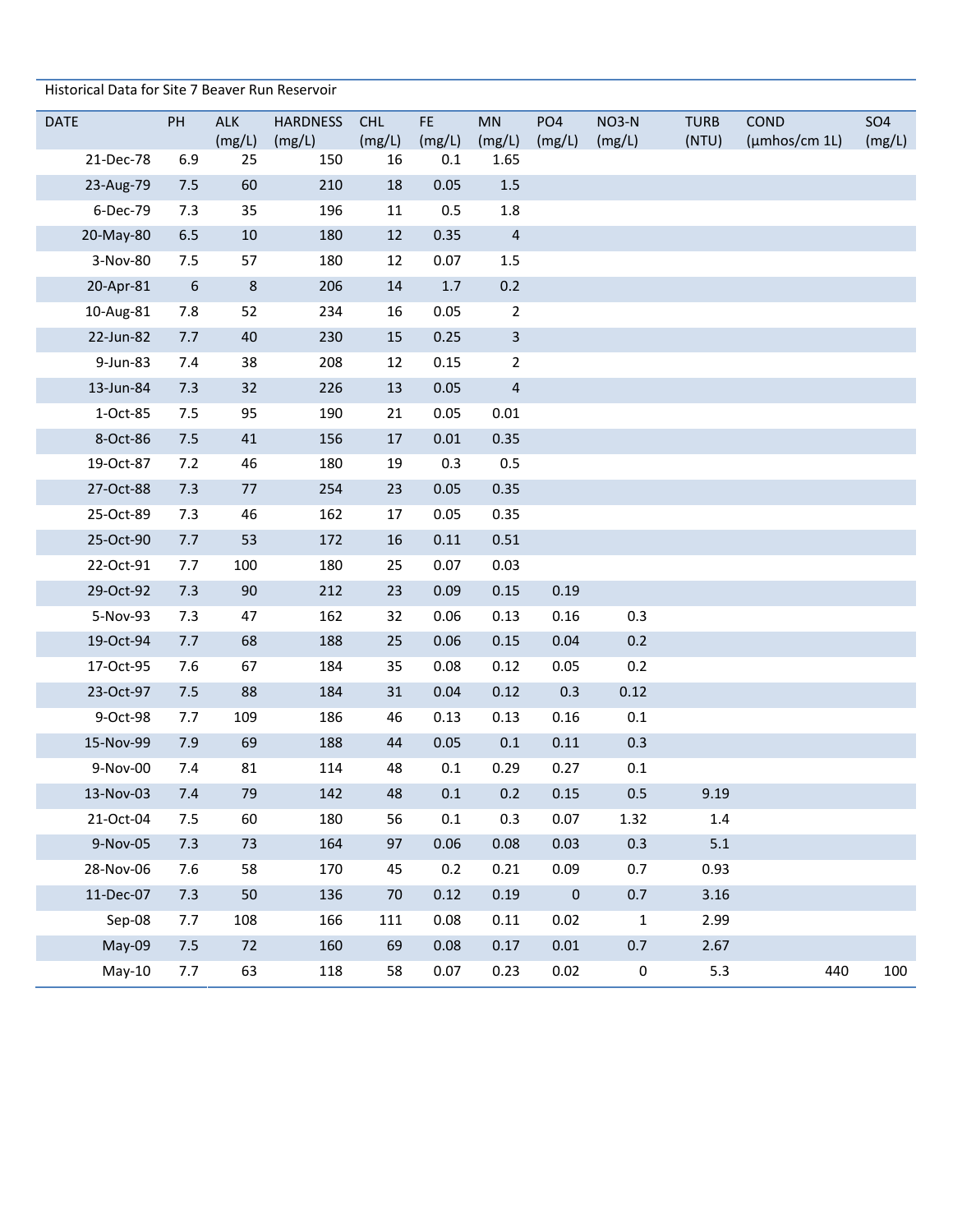| Historical Data for Site 8 Beaver Run Reservoir |     |              |                 |              |                |                |                 |              |             |               |            |
|-------------------------------------------------|-----|--------------|-----------------|--------------|----------------|----------------|-----------------|--------------|-------------|---------------|------------|
| <b>DATE</b>                                     | PH  | <b>ALK</b>   | <b>HARDNESS</b> | <b>CHL</b>   | FE.            | <b>MN</b>      | PO <sub>4</sub> | NO3-N        | <b>TURB</b> | COND          | <b>SO4</b> |
| 21-Dec-78                                       | 6.6 | (mg/L)<br>44 | (mg/L)<br>92    | (mg/L)<br>12 | (mg/L)<br>0.15 | (mg/L)<br>0.05 | (mg/L)          | (mg/L)       | (NTU)       | (µmhos/cm 1L) | (mg/L)     |
| 23-Aug-79                                       | 7.7 | 99           | 108             | 12           | 0.07           | 0.25           |                 |              |             |               |            |
| 6-Dec-79                                        | 7.7 | 62           | 98              | 17           | 0.05           | 0.2            |                 |              |             |               |            |
| 20-May-80                                       | 7.5 | 57           | 82              | 22           | 0.1            | 0.05           |                 |              |             |               |            |
| 3-Nov-80                                        | 7.7 | 83           | 96              | 17           | 0.07           | 0.15           |                 |              |             |               |            |
| 20-Apr-81                                       | 7.9 | 50           | 76              | 12           | 0.1            | 0.01           |                 |              |             |               |            |
| 10-Aug-81                                       | 8   | 92           | 122             | 24           | 0.01           | 0.01           |                 |              |             |               |            |
| 22-Jun-82                                       | 8   | 78           | 110             | 18           | 0.07           | $0.1\,$        |                 |              |             |               |            |
| 9-Jun-83                                        | 8   | 88           | 122             | 21           | 0.1            | 0.15           |                 |              |             |               |            |
| 13-Jun-84                                       | 7.8 | 91           | 128             | 22           | 0.1            | 0.05           |                 |              |             |               |            |
| 1-Oct-85                                        | 7.5 | 130          | 148             | 29           | 0.2            | 0.01           |                 |              |             |               |            |
| 8-Oct-86                                        | 7.7 | 57           | 100             | 21           | 0.05           | $0.1\,$        |                 |              |             |               |            |
| 19-Oct-87                                       | 7.6 | 86           | 146             | 25           | 0.3            | 0.3            |                 |              |             |               |            |
| 27-Oct-88                                       | 7.4 | 126          | 154             | 32           | 0.1            | 0.15           |                 |              |             |               |            |
| 25-Oct-89                                       | 7.5 | 68           | 100             | 22           | 0.05           | 0.2            |                 |              |             |               |            |
| 25-Oct-90                                       | 7.7 | 67           | 90              | 18           | 0.15           | 0.13           |                 |              |             |               |            |
| 22-Oct-91                                       | 7.7 | 140          | 166             | 36           | 0.21           | 0.37           |                 |              |             |               |            |
| 29-Oct-92                                       | 7.5 | 131          | 152             | 33           | 0.13           | 0.17           | 0.2             |              |             |               |            |
| 5-Nov-93                                        | 7.5 | 69           | 102             | 31           | 0.28           | 0.18           | 0.14            | 0.5          |             |               |            |
| 19-Oct-94                                       | 7.9 | 58           | 142             | 35           | 0.18           | 0.18           | 0.11            | 0.2          |             |               |            |
| 17-Oct-95                                       | 7.8 | 97           | 130             | 38           | 0.22           | 0.12           | 0.12            | 0.2          |             |               |            |
| 23-Oct-97                                       | 7.8 | 132          | 142             | 38           | 0.14           | 0.17           | 0.39            | 0.05         |             |               |            |
| 9-Oct-98                                        | 7.7 | 108          | 88              | 40           | 0.34           | 0.17           | 0.22            | 0.19         |             |               |            |
| 15-Nov-99                                       | 7.9 | 111          | 166             | 53           | 0.32           | 0.38           | 0.12            | 0.3          |             |               |            |
| 9-Nov-00                                        | 7.6 | 148          | 160             | 52           | 0.29           | 0.28           | 0.13            | 0.1          |             |               |            |
| 13-Nov-03                                       | 7.5 | 77           | 126             | 42           | 0.2            | 0.25           | 0.16            | $\mathbf{1}$ | 10.9        |               |            |
| 21-Oct-04                                       | 7.7 | 100          | 130             | 52           | 0.21           | 0.19           | 0.1             | 0.5          |             | 5.2           |            |
| 9-Nov-05                                        | 7.6 | 136          | 180             | 80           | 0.3            | 0.28           | 0.18            | 0.3          |             | 5.1           |            |
| 28-Nov-06                                       | 7.7 | 90           | 124             | 41           | 0.2            | 0.19           | 0.11            | 0.7          | 2.99        |               |            |
| 11-Dec-07                                       | 7.3 | 41           | 90              | 36           | 0.33           | 0.11           | 0.04            | $1.1\,$      | 14.4        |               |            |
| Sep-08                                          | 7.8 | 160          | 136             | 48           | 0.18           | 0.24           | 0.54            | 1.5          | 5.22        |               |            |
| May-09                                          | 7.8 | 110          | 132             | 34           | 0.33           | 0.19           | $0.1\,$         | $1.5\,$      | 9.64        |               |            |
| $May-10$                                        | 7.6 | 74           | 106             | 49           | 0.25           | 0.15           | 0.13            | 0            | 17.9        | 320           | 22         |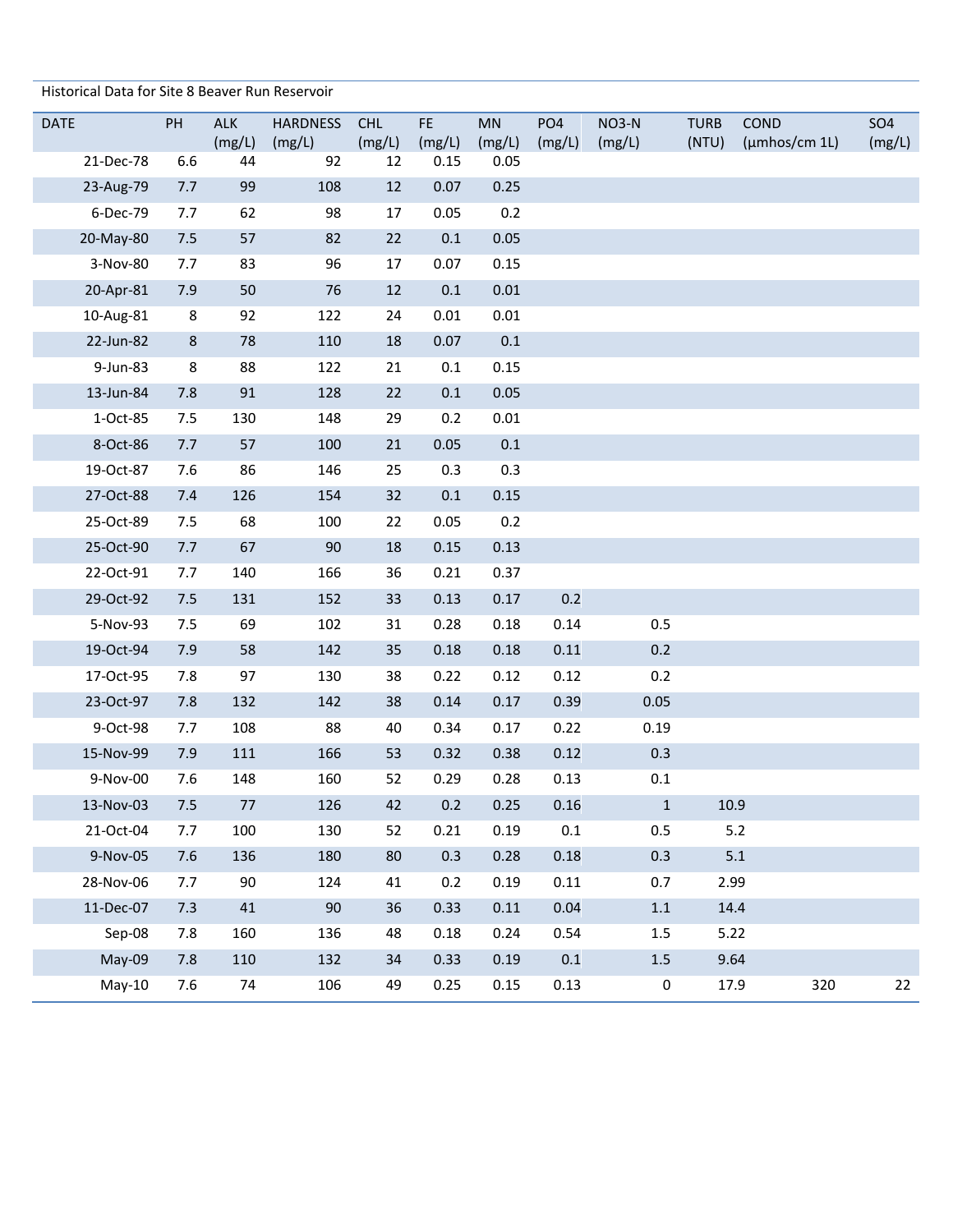|             | Historical Data for Site 9 Beaver Run Reservoir |     |              |                 |              |                |                |                 |                         |             |                     |            |
|-------------|-------------------------------------------------|-----|--------------|-----------------|--------------|----------------|----------------|-----------------|-------------------------|-------------|---------------------|------------|
| <b>DATE</b> |                                                 | PH  | ALK          | <b>HARDNESS</b> | <b>CHL</b>   | FE.            | MN             | PO <sub>4</sub> | NO3-N                   | <b>TURB</b> | COND                | <b>SO4</b> |
|             | 12-Dec-78                                       | 7.3 | (mg/L)<br>25 | (mg/L)<br>82    | (mg/L)<br>11 | (mg/L)<br>0.03 | (mg/L)<br>0.15 | (mg/L)          | (mg/L)                  | (NTU)       | $(\mu m$ hos/cm 1L) | (mg/L)     |
|             |                                                 |     |              |                 |              |                |                |                 |                         |             |                     |            |
|             | 27-Aug-79                                       | 7.2 | 31           | 84              | 12           | 0.35           | 0.07           |                 |                         |             |                     |            |
|             | 12-Dec-79                                       | 7.6 | 44           | 98              | 15           | 0.03           | 0.01           |                 |                         |             |                     |            |
|             | 22-May-80                                       | 7.6 | 39           | 90              | 11           | 0.03           | $\pmb{0}$      |                 |                         |             |                     |            |
|             | 3-Nov-80                                        | 7.6 | 57           | 100             | 16           | 0.01           | 0              |                 |                         |             |                     |            |
|             | 20-Apr-81                                       | 7.5 | 31           | 94              | 16           | 0.1            | 0.1            |                 |                         |             |                     |            |
|             | 10-Aug-81                                       | 7.8 | 56           | 106             | 16           | 0.05           | 0              |                 |                         |             |                     |            |
|             | 22-Jun-82                                       | 7.8 | 50           | 108             | 11           | 0.05           | $\pmb{0}$      |                 |                         |             |                     |            |
|             | 10-Jun-83                                       | 7.7 | 52           | 110             | 12           | 0.01           | $\pmb{0}$      |                 |                         |             |                     |            |
|             | 12-Jun-84                                       | 7.7 | 50           | 116             | 13           | 0.05           | 0.6            |                 |                         |             |                     |            |
|             | 2-Oct-85                                        | 7.3 | 93           | 126             | 18           | 0.01           | 0.1            |                 |                         |             |                     |            |
|             | 9-Oct-86                                        | 7.6 | 56           | 128             | 22           | 0.05           | 0.05           |                 |                         |             |                     |            |
|             | 19-Oct-87                                       | 7.6 | 58           | 128             | 19           | 0.05           | 0.05           |                 |                         |             |                     |            |
|             | 28-Oct-88                                       | 7.6 | 110          | 132             | 19           | 0.01           | $\pmb{0}$      |                 |                         |             |                     |            |
|             | 26-Oct-89                                       | 7.5 | 59           | 116             | 19           | 0.05           | 0              |                 |                         |             |                     |            |
|             | 26-Oct-90                                       | 7.5 | 57           | 112             | 21           | 0.12           | 0.12           |                 |                         |             |                     |            |
|             | 23-Oct-91                                       | 7.7 | 122          | 140             | 18           | 0.09           | 0.04           |                 |                         |             |                     |            |
|             | 28-Oct-92                                       | 7.7 | 104          | 166             | 20           | 0.03           | 0.05           | 0.13            |                         |             |                     |            |
|             | 4-Nov-93                                        | 7.4 | 55           | 126             | 26           | 0.04           | 0.04           | 0.12            | $\overline{4}$          |             |                     |            |
|             | 18-Oct-94                                       | 7.8 | 97           | 142             | 17           | 0.08           | 0.04           | 0.18            | 2.3                     |             |                     |            |
|             | 16-Oct-95                                       | 7.2 | 91           | 142             | 22           | 0.07           | 0.04           | 0.21            | 1.3                     |             |                     |            |
|             | 30-Oct-97                                       | 7.9 | 76           | 124             | 22           | 0.02           | 0.04           | 0.29            | 0.76                    |             |                     |            |
|             | 15-Oct-98                                       | 7.9 | 114          | 118             | 27           | 0.14           | 0.06           | 0.41            | 0.56                    |             |                     |            |
|             | 15-Nov-99                                       | 7.9 | 105          | 176             | 88           | 0.11           | 0.06           | 0.38            | $1.1\,$                 |             |                     |            |
|             | 8-Nov-00                                        | 7.6 | 117          | 150             | 28           | 0.16           | 0.04           | 0.26            | 1.3                     |             |                     |            |
|             | 13-Nov-03                                       | 7.5 | 63           | 142             | 30           | 0.39           | 0.23           | 0.31            | $\overline{\mathbf{3}}$ | 18.9        |                     |            |
|             | 22-Oct-04                                       | 7.7 | 90           | 140             | 24           | 0.1            | 0.19           | 0.24            | $\overline{7}$          | 4.9         |                     |            |
|             | 7-Nov-05                                        | 7.6 | 120          | 142             | 25           | 0.02           | 0.18           | 0.24            | 0.9                     | 1.55        |                     |            |
|             | 28-Nov-06                                       | 7.7 | 70           | 124             | 18           | 0.19           | 0.1            | 0.26            | $\overline{2}$          | 4.53        |                     |            |
|             | 11-Dec-07                                       | 7.2 | 50           | 104             | 25           | 1.42           | 0.35           | 10.6            | $2.4$                   | 73.3        |                     |            |
|             | Sep-08                                          | 7.7 | 130          | 134             | 24           | 0.14           | 0.19           | 0.44            | 1.6                     | 5.99        |                     |            |
|             | May-09                                          | 7.7 | 73           | 130             | 15           | 0.18           | 0.05           | 0.19            | 2.1                     | 7.68        |                     |            |
|             | $May-10$                                        | 7.6 | 67           | 92              | 16           | 0.16           | 0.07           | 0.24            | 0.2                     | 22.1        | 260                 | 46         |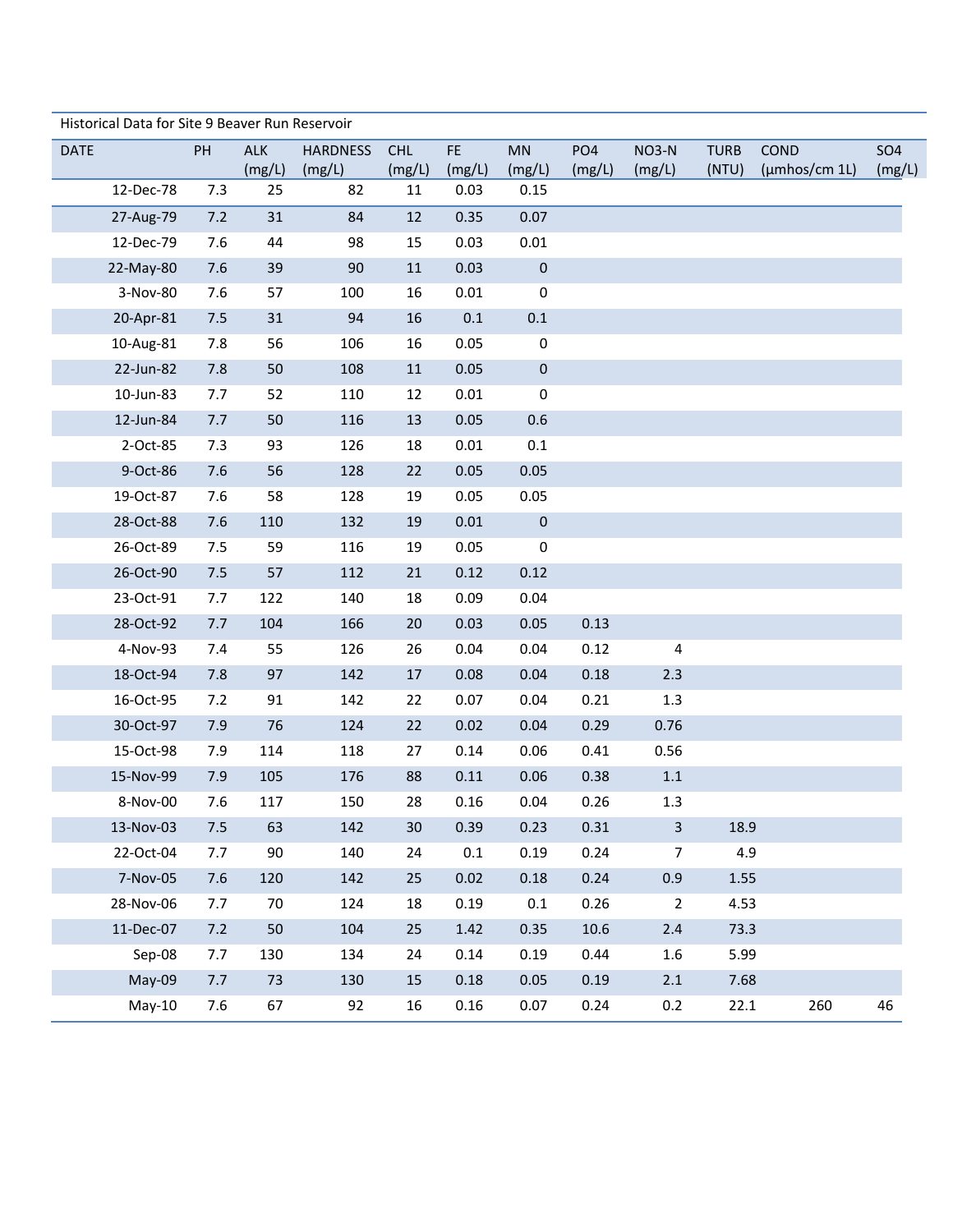Historical Data for Site 10 Beaver Run Reservoir

| <b>DATE</b> | PH             | <b>ALK</b>   | <b>HARDNESS</b> | <b>CHL</b>   | FE.              | <b>MN</b>      | PO <sub>4</sub> | NO3-N        | <b>TURB</b> | <b>COND</b>   | <b>SO4</b> |
|-------------|----------------|--------------|-----------------|--------------|------------------|----------------|-----------------|--------------|-------------|---------------|------------|
| 21-Dec-78   | 7.1            | (mg/L)<br>20 | (mg/L)<br>50    | (mg/L)<br>22 | (mg/L)<br>0.25   | (mg/L)<br>0.01 | (mg/L)          | (mg/L)       | (NTU)       | (µmhos/cm 1L) | (mg/L)     |
| 27-Aug-79   | $\overline{7}$ | 21           | 48              | 12           | 0.5              | 0.05           |                 |              |             |               |            |
| 12-Dec-79   | 7.6            | 28           | 60              | 22           | 0.02             | $0.01\,$       |                 |              |             |               |            |
| 22-May-80   | 7.5            | 29           | 54              | 18           | 0.05             | $\pmb{0}$      |                 |              |             |               |            |
| 3-Nov-80    | 7.5            | 44           | 68              | 34           | 0.01             | 0              |                 |              |             |               |            |
| 20-Apr-81   | 7.5            | 21           | 60              | 24           | 0.25             | 0.01           |                 |              |             |               |            |
| 10-Aug-81   | 7.8            | 43           | 70              | 24           | 0.1              | 0.01           |                 |              |             |               |            |
| 22-Jun-82   | 7.7            | 34           | 62              | 17           | $0.1\,$          | $0.01\,$       |                 |              |             |               |            |
| 10-Jun-83   | 7.6            | 35           | 70              | 12           | $0.1\,$          | $0.1\,$        |                 |              |             |               |            |
| 12-Jun-84   | 7.5            | 33           | 70              | 19           | 0.05             | 0              |                 |              |             |               |            |
| 2-Oct-85    | 7.4            | 88           | 104             | 36           | $0.01\,$         | $\pmb{0}$      |                 |              |             |               |            |
| 9-Oct-86    | 7.4            | 32           | 80              | 36           | $\mathbf 0$      | 0              |                 |              |             |               |            |
| 19-Oct-87   | 7.3            | 46           | 88              | 40           | 0.01             | 0              |                 |              |             |               |            |
| 28-Oct-88   | 7.2            | 70           | 104             | 46           | 0.01             | $\pmb{0}$      |                 |              |             |               |            |
| 26-Oct-89   | 7.3            | 37           | 72              | 27           | 0.05             | 0              |                 |              |             |               |            |
| 26-Oct-90   | 7.4            | 38           | 72              | 24           | 0.08             | 0.05           |                 |              |             |               |            |
| 23-Oct-91   | 7.3            | 100          | 114             | 25           | 0.05             | 0.33           |                 |              |             |               |            |
| 28-Oct-92   | 7.1            | 70           | 162             | 36           | 0.17             | 0.25           | 0.05            |              |             |               |            |
| 4-Nov-93    | 7.2            | 32           | 106             | 38           | 0.11             | 0.07           | 0.12            | 1.8          |             |               |            |
| 18-Oct-94   | 7.4            | 67           | 86              | 33           | 0.29             | 0.29           | 0.13            | 0.7          |             |               |            |
| 16-Oct-95   | $\overline{7}$ | 55           | 84              | 44           | 0.03             | 0.14           | 0.12            | 0.3          |             |               |            |
| 30-Oct-97   | 7.4            | 36           | 80              | 36           | $\boldsymbol{0}$ | 0.05           | 0.22            | 0.23         |             |               |            |
| 15-Oct-98   | 7.4            | 69           | 70              | 41           | 0.06             | 0.07           | 0.19            | 0.3          |             |               |            |
| 15-Nov-99   | 7.5            | 46           | 86              | 57           | 0.05             | 0.08           | 0.16            | 0.4          |             |               |            |
| 8-Nov-00    | 7.1            | 70           | 100             | 52           | 0.04             | 0.06           | 0.15            | 0.2          |             |               |            |
| 13-Nov-03   | 7.3            | 40           | 120             | 46           | 0.04             | 0.06           | 0.15            | $1.2$        | 4.49        |               |            |
| 22-Oct-04   | 7.4            | 48           | 80              | 48           | 0.06             | 0.04           | 0.09            | 0.5          |             | 2.3           |            |
| 7-Nov-05    | 7.2            | 52           | 94              | 65           | $\mathbf 0$      | 0.04           | 0.15            | $1.2\,$      | 1.74        |               |            |
| 28-Nov-06   | 7.6            | 35           | 62              | 24           | 0.08             | 0.02           | 0.15            | 1.7          | 2.19        |               |            |
| 11-Dec-07   | 7.2            | 21           | 74              | 21           | 0.3              | 0.06           | 0.13            | $1.7\,$      |             | 7.3           |            |
| Sep-08      | 7.5            | 100          | 114             | 73           | 0.06             | 0.04           | 0.22            | $\mathbf{1}$ |             | $\mathbf{3}$  |            |
| May-09      | 7.6            | 44           | 78              | 45           | 0.1              | 0.03           | 0.05            | $1.2\,$      | 3.75        |               |            |
| $May-10$    | 7.7            | 41           | 70              | 56           | 0.14             | 0.05           | $\mathbf 0$     | 0.2          | 4.87        | 280           | 20         |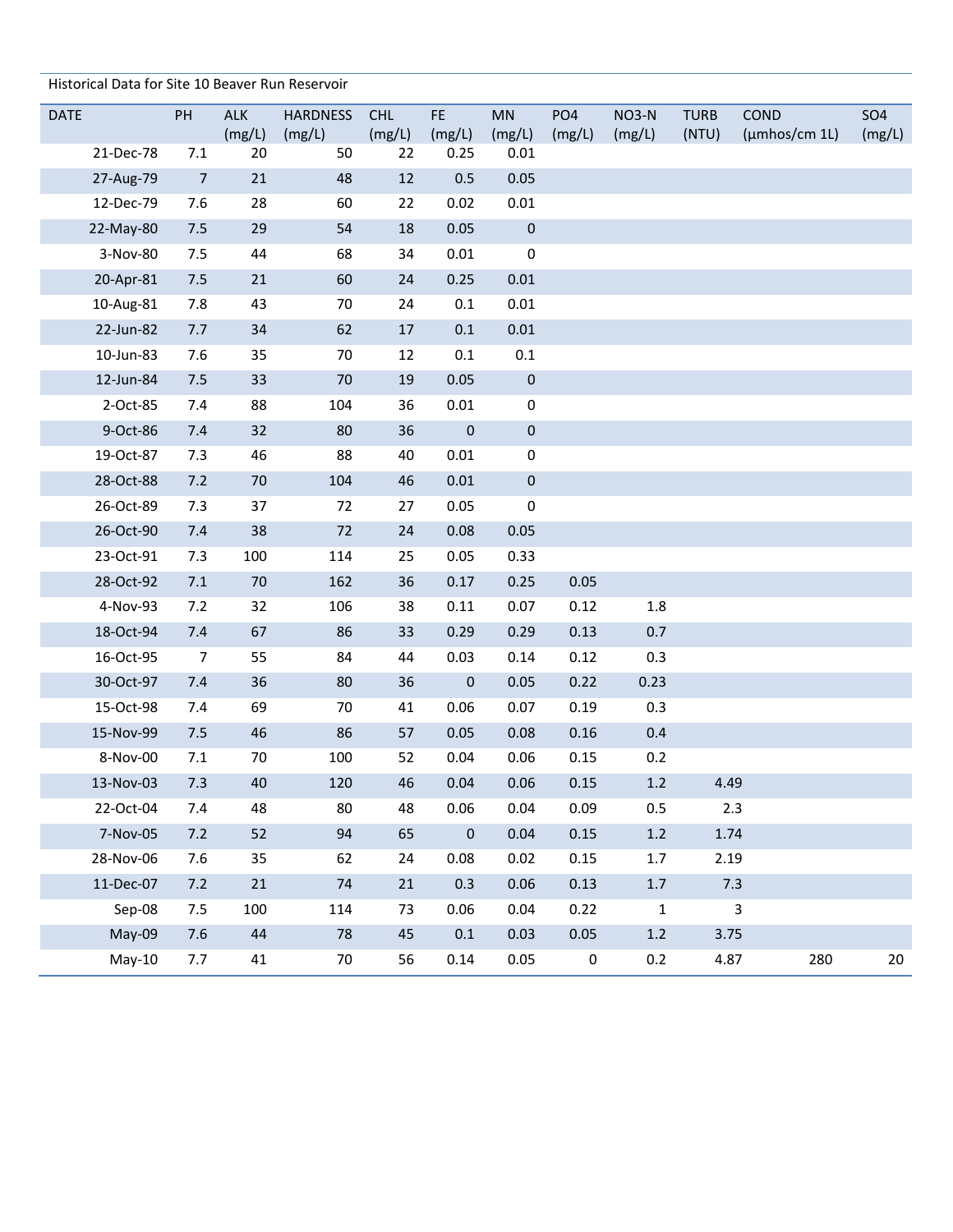| Historical Data for Site 11 Beaver Run Reservoir |  |
|--------------------------------------------------|--|
|--------------------------------------------------|--|

| <b>DATE</b>  | PH  | <b>ALK</b><br>(mg/L) | HARDNESS<br>(mg/L) | <b>CHL</b><br>(mg/L) | FE.<br>(mg/L) | <b>MN</b><br>(mg/L) | PO <sub>4</sub><br>(mg/L) | NO3-N<br>(mg/L) | <b>TURB</b><br>(NTU) | <b>COND</b><br>$(\mu m$ hos/cm 1L $)$ | <b>SO4</b><br>(mg/L) |
|--------------|-----|----------------------|--------------------|----------------------|---------------|---------------------|---------------------------|-----------------|----------------------|---------------------------------------|----------------------|
| 21-Dec-78    | 7.2 | 33                   | 70                 | 13                   | 0.15          | 0.1                 |                           |                 |                      |                                       |                      |
| 23-Aug-79    | 7.7 | 90                   | 108                | 12                   | 0.15          | 0.2                 |                           |                 |                      |                                       |                      |
| 6-Dec-79     | 7.5 | 55                   | 84                 | 9                    | 0.07          | 0.25                |                           |                 |                      |                                       |                      |
| 20-May-80    | 7.5 | 55                   | 74                 | $9\,$                | 0.05          | 0.15                |                           |                 |                      |                                       |                      |
| 3-Nov-80     | 7.5 | 79                   | 92                 | $\overline{7}$       | 0.05          | 0.15                |                           |                 |                      |                                       |                      |
| 20-Apr-81    | 7.6 | 51                   | 80                 | $10\,$               | 0.2           | 0.05                |                           |                 |                      |                                       |                      |
| 10-Aug-81    | 7.9 | 84                   | 102                | 8                    | 0.05          | 0.15                |                           |                 |                      |                                       |                      |
| 22-Jun-82    | 7.8 | 69                   | 98                 | $\boldsymbol{6}$     | 0.05          | 0.15                |                           |                 |                      |                                       |                      |
| 9-Jun-83     | 7.8 | 68                   | 104                | 9                    | 0.1           | 0.3                 |                           |                 |                      |                                       |                      |
| 13-Jun-84    | 7.7 | 67                   | 100                | $\overline{7}$       | 0.1           | 0.15                |                           |                 |                      |                                       |                      |
| 1-Oct-85     | 7.2 | 123                  | 160                | 12                   | 0.35          | 0.05                |                           |                 |                      |                                       |                      |
| 9-Oct-86     | 7.5 | 55                   | 96                 | 12                   | 0.05          | $0.1\,$             |                           |                 |                      |                                       |                      |
| 19-Oct-87    | 7.5 | 66                   | 106                | 15                   | 0.2           | 0.25                |                           |                 |                      |                                       |                      |
| 27-Oct-88    | 6.8 | 84                   | 140                | 15                   | 0.05          | 0.15                |                           |                 |                      |                                       |                      |
| 25-Oct-89    | 7.2 | 63                   | 100                | 13                   | 0.05          | 0.3                 |                           |                 |                      |                                       |                      |
| 25-Oct-90    | 7.4 | 70                   | 90                 | 15                   | 0.26          | 0.28                |                           |                 |                      |                                       |                      |
| 29-Oct-92    | 7.3 | 111                  | 132                | 19                   | 0.27          | 0.4                 | 0.12                      |                 |                      |                                       |                      |
| 5-Nov-93     | 7.3 | 63                   | 94                 | 23                   | 0.23          | 0.25                | 0.13                      | 0.7             |                      |                                       |                      |
| 19-Oct-94    | 7.5 | 56                   | 122                | 45                   | $0.1\,$       | 0.19                | 0.08                      | 0.2             |                      |                                       |                      |
| 17-Oct-95    | 7.4 | 86                   | 128                | 58                   | 0.13          | 0.13                | 0.15                      | $0.1\,$         |                      |                                       |                      |
| 23-Oct-97    | 7.6 | 120                  | 128                | 69                   | 0.74          | 1.08                | 0.37                      | 0.12            |                      |                                       |                      |
| 9-Oct-98     | 7.5 | 102                  | 120                | 42                   | 0.39          | 0.39                | 0.22                      | 0.15            |                      |                                       |                      |
| 18-Nov-99    | 7.3 | 111                  | 128                | 67                   | $0.1\,$       | 0.24                | 0.21                      | 0.4             |                      |                                       |                      |
| 9-Nov-00 7.1 |     | 136                  | 144                | 76                   | 1.88          | 4.96                | 0.19                      | 0.4             |                      |                                       |                      |
| 13-Nov-03    | 7.3 | 85                   | 140                | 42                   | 0.05          | 0.33                | 0.17                      | 0.9             | 6.75                 |                                       |                      |
| 21-Oct-04    | 7.5 | 94                   | 122                | 40                   | 0.27          | 0.32                | 0.11                      | 0.4             | 4.8                  |                                       |                      |
| 9-Nov-05     | 7.2 | 107                  | 140                | 214                  | 0.47          | 2.04                | 0.88                      | 0.1             | 15.9                 |                                       |                      |
| 28-Nov-06    | 7.5 | 86                   | 118                | 46                   | 0.26          | 0.17                | 0.23                      | 0.9             | 6.43                 |                                       |                      |
| 11-Dec-07    | 7.3 | 45                   | 90                 | 54                   | 0.26          | $0.1\,$             | 0.02                      | $\mathbf 1$     | $10.2\,$             |                                       |                      |
| Sep-08       | 7.4 | 148                  | 124                | 126                  | 0.08          | 0.15                | 0.14                      | 1.3             | 2.36                 |                                       |                      |
| May-09       | 7.6 | 113                  | 166                | 85                   | 0.22          | 0.26                | 0.17                      | $1.4\,$         | 2.69                 |                                       |                      |
| $May-10$     | 7.5 | 76                   | 92                 | 31                   | 0.23          | 0.07                | 0.17                      | $\pmb{0}$       | 19.6                 | 260                                   | 20                   |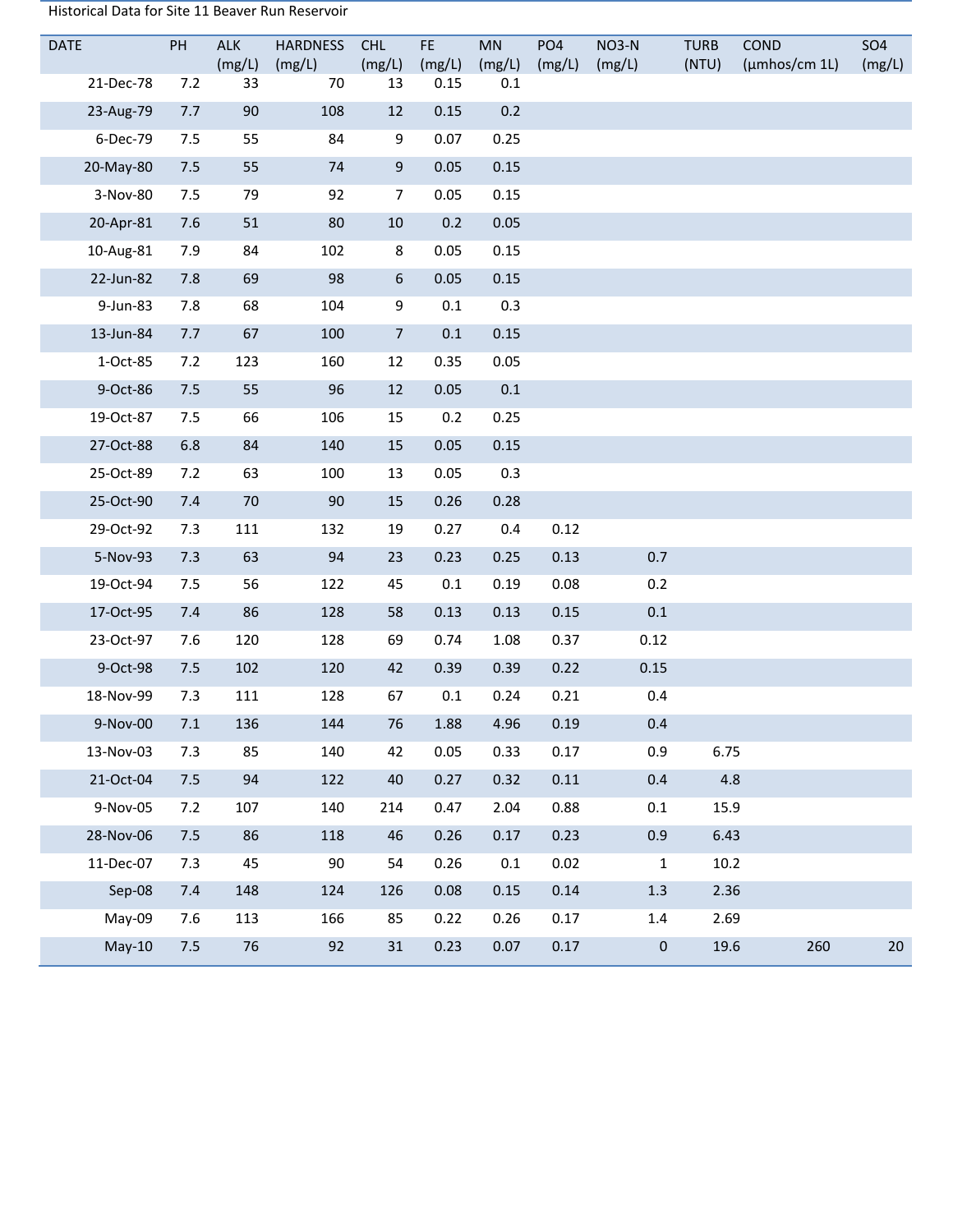## Historical Data for Site 12 Beaver Run Reservoir

| <b>DATE</b> |           | PH             | <b>ALK</b><br>(mg/L) | <b>HARDNESS</b><br>(mg/L) | <b>CHL</b><br>(mg/L) | FE.<br>(mg/L) | MN<br>(mg/L) | PO <sub>4</sub><br>(mg/L) | NO3-N<br>(mg/L)          | TURB (NTU)               |
|-------------|-----------|----------------|----------------------|---------------------------|----------------------|---------------|--------------|---------------------------|--------------------------|--------------------------|
|             | 21-Dec-78 | 7.1            | 20                   | 50                        | 16                   | 0.07          | $\pmb{0}$    |                           | $\overline{\phantom{a}}$ | $\overline{\phantom{a}}$ |
|             | 27-Aug-79 | $\overline{7}$ | 21                   | 54                        | 11                   | 0.5           | 0.07         |                           | $\overline{\phantom{0}}$ | -                        |
|             | 12-Dec-79 | 7.1            | 23                   | 60                        | 21                   | 0.01          | 0.01         |                           | $\overline{\phantom{a}}$ | $\overline{\phantom{a}}$ |
|             | 22-May-80 | 7.3            | 37                   | 60                        | 9                    | 0.05          | $\pmb{0}$    |                           | $\overline{\phantom{a}}$ | -                        |
|             | 2-Nov-80  | 7.4            | 57                   | 72                        | 16                   | 0.05          | $\pmb{0}$    |                           | $\overline{\phantom{a}}$ | $\overline{\phantom{a}}$ |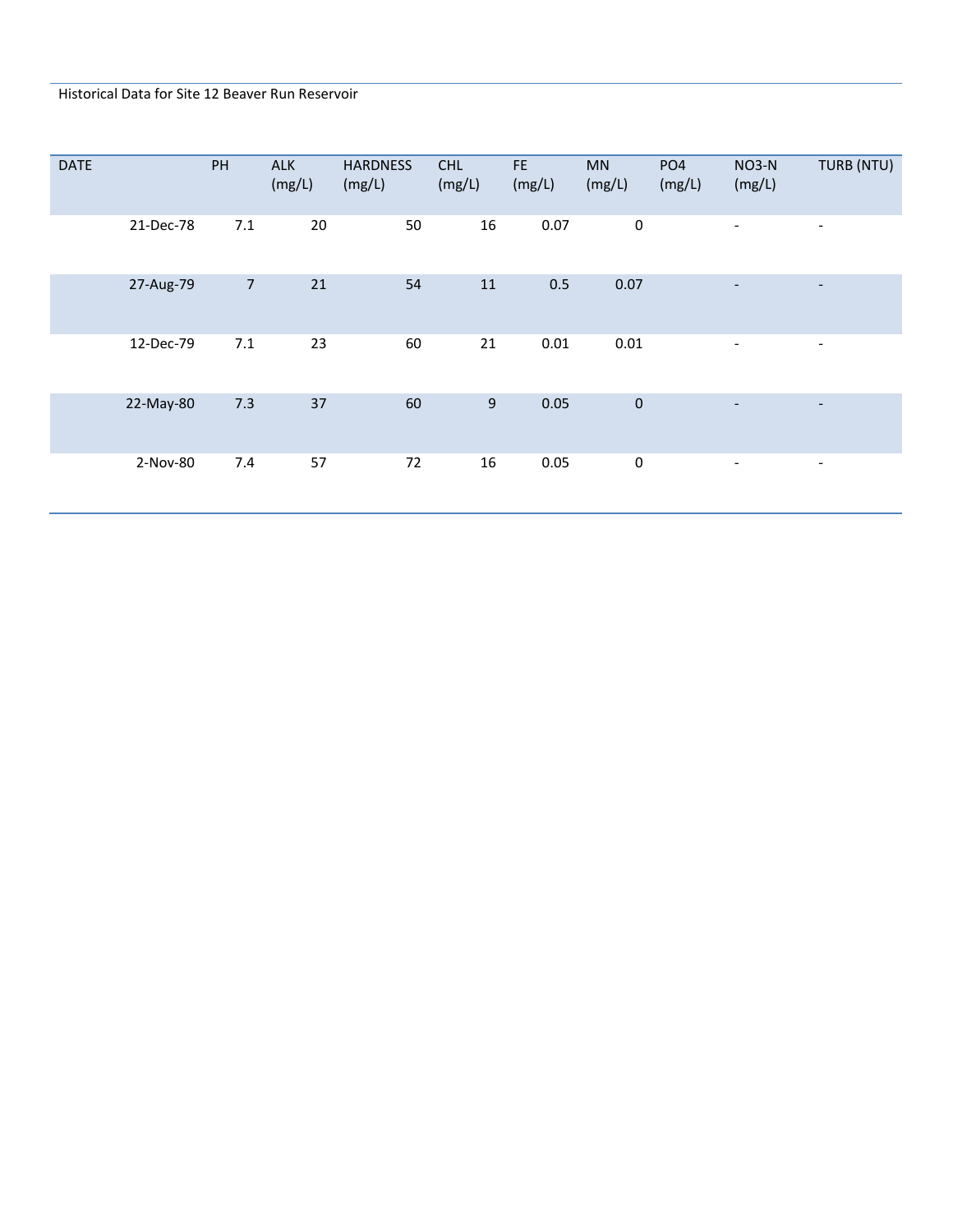| Historical Data for Site 13 Beaver Run Reservoir |  |  |
|--------------------------------------------------|--|--|
|--------------------------------------------------|--|--|

| <b>DATE</b> | PH               | <b>ALK</b><br>(mg/L) | <b>HARDNESS</b><br>(mg/L) | <b>CHL</b><br>(mg/L) | FE.<br>(mg/L) | MN<br>(mg/L) | PO <sub>4</sub><br>(mg/L) | NO3-N<br>(mg/L) | <b>TURB</b><br>(NTU) | COND<br>$(\mu m$ hos/cm 1L $)$ | <b>SO4</b><br>(mg/L) |
|-------------|------------------|----------------------|---------------------------|----------------------|---------------|--------------|---------------------------|-----------------|----------------------|--------------------------------|----------------------|
| 21-Dec-78   | 6.8              | 15                   | 50                        | 15                   | 0.15          | 0.2          |                           |                 |                      |                                |                      |
| 23-Aug-79   | 7.4              | 49                   | 78                        | 29                   | 0.15          | 0.2          |                           |                 |                      |                                |                      |
| 6-Dec-79    | $\boldsymbol{6}$ | $\overline{7}$       | 40                        | 10                   | 0.03          | 0.05         |                           |                 |                      |                                |                      |
| 20-May-80   | 7.4              | 27                   | 52                        | 19                   | 0.05          | 0.15         |                           |                 |                      |                                |                      |
| 3-Nov-80    | 7.3              | 45                   | 72                        | 21                   | 0.1           | 0.25         |                           |                 |                      |                                |                      |
| 20-Apr-81   | 7.4              | 23                   | 62                        | 14                   | 0.05          | 0.05         |                           |                 |                      |                                |                      |
| 10-Aug-81   | 7.8              | 48                   | 76                        | 24                   | 0.05          | 0.05         |                           |                 |                      |                                |                      |
| 22-Jun-82   | 7.7              | 40                   | 76                        | 23                   | 0.1           | $0.1\,$      |                           |                 |                      |                                |                      |
| 9-Jun-83    | 7.5              | 33                   | 68                        | 21                   | 0.1           | 0.15         |                           |                 |                      |                                |                      |
| 13-Jun-84   | 7.6              | 45                   | 102                       | 90                   | 0.2           | 0.15         |                           |                 |                      |                                |                      |
| 1-Oct-85    | 7.1              | 78                   | 130                       | 69                   | 0.3           | 0.15         |                           |                 |                      |                                |                      |
| 8-Oct-86    | 7.5              | 35                   | 80                        | 25                   | $0.1\,$       | 0.15         |                           |                 |                      |                                |                      |
| 19-Oct-87   | 7.4              | 45                   | 90                        | 31                   | 0.4           | 0.4          |                           |                 |                      |                                |                      |
| 27-Oct-88   | 7.2              | 88                   | 128                       | 61                   | 0.05          | 0.45         |                           |                 |                      |                                |                      |
| 25-Oct-89   | 7.3              | 40                   | 64                        | 21                   | 0.05          | $0.1\,$      |                           |                 |                      |                                |                      |
| 25-Oct-90   | 7.4              | 35                   | 58                        | 18                   | 0.17          | 0.11         |                           |                 |                      |                                |                      |
| 22-Oct-91   | 7.5              | 137                  | 170                       | 115                  | 0.19          | 0.67         |                           |                 |                      |                                |                      |
| 29-Oct-92   | 7.4              | 72                   | 100                       | 40                   | 0.17          | 0.25         | 0.1                       |                 |                      |                                |                      |
| 5-Nov-93    | 7.4              | 34                   | 80                        | 23                   | 0.16          | 0.12         | 0.12                      | 0.6             |                      |                                |                      |
| 19-Oct-94   | $\,$ 8 $\,$      | 75                   | 100                       | 40                   | 0.16          | 0.2          | 0.05                      | 0.3             |                      |                                |                      |
| 17-Oct-95   | 7.5              | 58                   | 106                       | 50                   | 0.68          | 0.27         | 0.13                      | 0.2             |                      |                                |                      |
| 23-Oct-97   | 7.5              | 93                   | 124                       | 59                   | 0.34          | 0.46         | 0.36                      | 0.12            |                      |                                |                      |
| 9-Oct-98    | 7.6              | 69                   | 92                        | 36                   | 0.31          | 0.17         | 0.21                      | 0.2             |                      |                                |                      |
| 18-Nov-99   | 7.5              | 70                   | 140                       | 75                   | 0.35          | 0.5          | 0.13                      | 0.3             |                      |                                |                      |
| 9-Nov-00    | 7.2              | 88                   | 112                       | 60                   | 0.21          | 1.12         | 0.1                       | 0.1             |                      |                                |                      |
| 13-Nov-03   | 7.6              | 45                   | 100                       | 45                   | 0.18          | 0.19         | 0.09                      | $1.1\,$         | 7.18                 |                                |                      |
| 21-Oct-04   | $7.5$            | 51                   | 92                        | 52                   | 0.24          | 0.18         | $0.1\,$                   | 0.5             | 3.3                  |                                |                      |
| 9-Nov-05    | 7.3              | 66                   | 108                       | 68                   | 0.83          | 0.43         | 0.35                      | 0               | 36.5                 |                                |                      |
| 28-Nov-06   | 7.4              | 43                   | 72                        | 39                   | 0.17          | 0.11         | 0.14                      | 0.8             | 3.08                 |                                |                      |
| 11-Dec-07   | 7.2              | 30                   | 80                        | 51                   | 0.16          | 0.08         | 0.04                      | $\mathbf 1$     | 7.41                 |                                |                      |
| Sep-08      | 7.4              | 93                   | 130                       | 136                  | 0.2           | 0.48         | 0.08                      | $1.2\,$         | 2.23                 |                                |                      |
| May-09      | 7.5              | 61                   | 122                       | 65                   | 0.37          | 0.24         | 0.1                       | 0.2             | 12                   |                                |                      |
| $May-10$    | 7.5              | 40                   | 80                        | 51                   | $0.18\,$      | 0.13         | 0.09                      | 0.1             | 7.81                 | 280                            | 22                   |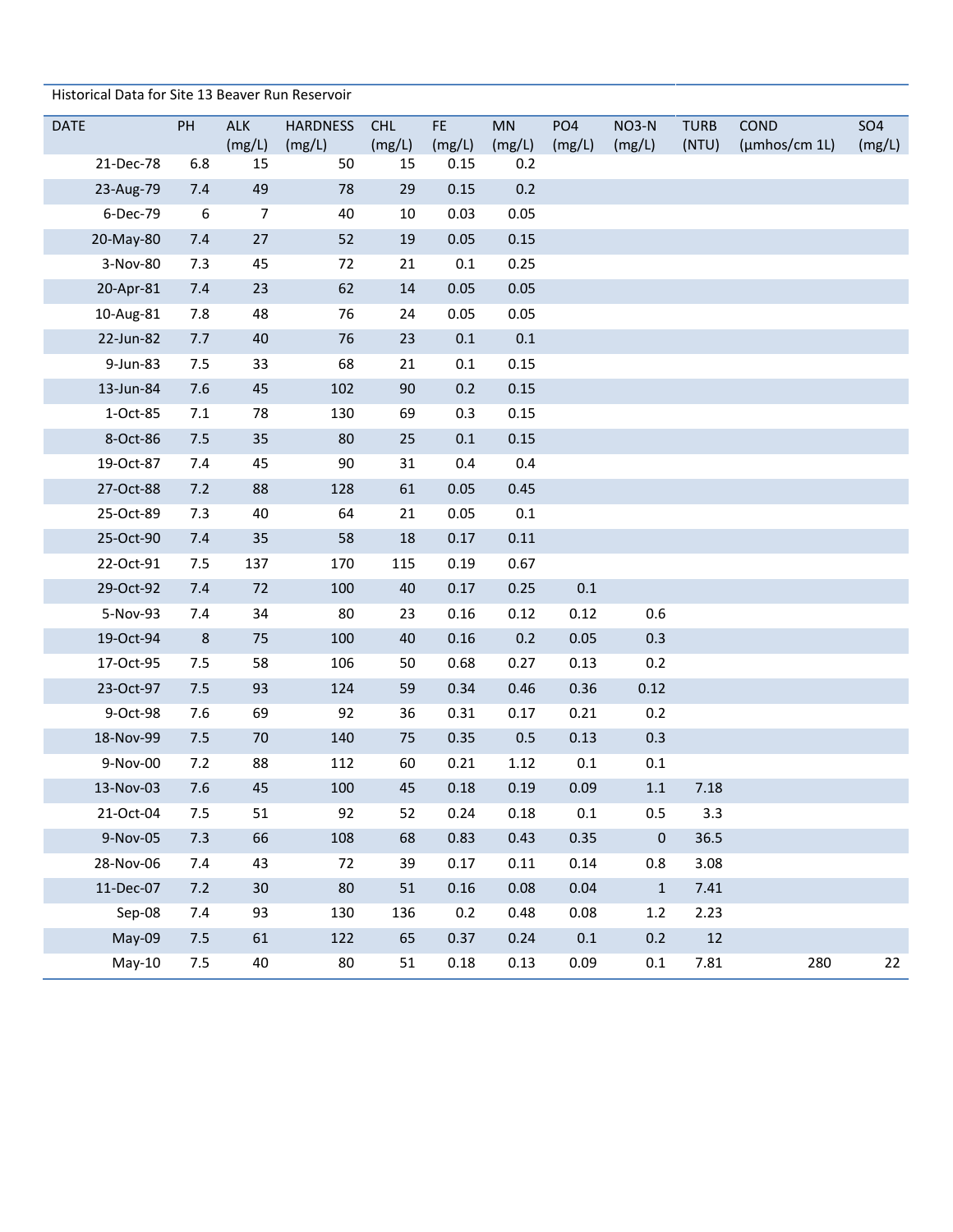Historical Data for Site 14 Beaver Run Reservoir

| <b>DATE</b> | PH             | <b>ALK</b>   | <b>HARDNESS</b> | <b>CHL</b>   | FE.           | MN               | PO <sub>4</sub> | NO3-N   | <b>TURB</b> | COND          | <b>SO4</b> |
|-------------|----------------|--------------|-----------------|--------------|---------------|------------------|-----------------|---------|-------------|---------------|------------|
| 21-Dec-78   | 6.8            | (mg/L)<br>17 | (mg/L)<br>72    | (mg/L)<br>22 | (mg/L)<br>0.1 | (mg/L)<br>0.05   | (mg/L)          | (mg/L)  | (NTU)       | (µmhos/cm 1L) | (mg/L)     |
| 23-Aug-79   | 7.3            | 16           | 80              | 21           | 0.05          | $\boldsymbol{0}$ |                 |         |             |               |            |
| 6-Dec-79    | 8              | 22           | 74              | 17           | 0.03          | 0.2              |                 |         |             |               |            |
| 20-May-80   | 7.2            | 24           | 64              | 16           | 0.01          | 0.01             |                 |         |             |               |            |
| 3-Nov-80    | 7.2            | 38           | 78              | 16           | 1.7           | 0.05             |                 |         |             |               |            |
| 20-Apr-81   | 7.2            | 21           | 68              | 16           | 0.1           | $0.01\,$         |                 |         |             |               |            |
| 10-Aug-81   | 7.7            | 47           | 88              | 18           | 0.05          | $\boldsymbol{0}$ |                 |         |             |               |            |
| 22-Jun-82   | 7.5            | 32           | 76              | $16\,$       | 0.05          | $\mathbf 0$      |                 |         |             |               |            |
| 9-Jun-83    | 7.5            | 30           | 74              | 18           | 0.05          | 0.05             |                 |         |             |               |            |
| 13-Jun-84   | 7.5            | 38           | 84              | 17           | 0.05          | 0.01             |                 |         |             |               |            |
| 1-Oct-85    | 7.2            | 68           | 124             | 21           | 0.15          | 0.15             |                 |         |             |               |            |
| 8-Oct-86    | 7.3            | 64           | 140             | 34           | 0.01          | 0.15             |                 |         |             |               |            |
| 19-Oct-87   | 7.2            | 46           | 108             | 24           | 0.05          | 0.4              |                 |         |             |               |            |
| 27-Oct-88   | 7.2            | 88           | 138             | 28           | 0.05          | 0.2              |                 |         |             |               |            |
| 25-Oct-89   | 7.2            | 35           | 80              | 17           | 0.05          | 0.2              |                 |         |             |               |            |
| 25-Oct-90   | 7.4            | 34           | 66              | $16\,$       | 0.14          | 0.12             |                 |         |             |               |            |
| 22-Oct-91   | 7.3            | 95           | 130             | $30\,$       | 0.04          | 0.15             |                 |         |             |               |            |
| 29-Oct-92   | 7.3            | 76           | 136             | 19           | 0.04          | 0.11             | 0.08            |         |             |               |            |
| 5-Nov-93    | 7.2            | 32           | 70              | 18           | 0.1           | 0.09             | 0.08            | 0.7     |             |               |            |
| 19-Oct-94   | 7.4            | 81           | 112             | 22           | 0.04          | 0.35             | 0.04            | 0.3     |             |               |            |
| 17-Oct-95   | 7.4            | 58           | 108             | 25           | 0.06          | 0.14             | 0.07            | 0.1     |             |               |            |
| 23-Oct-97   | 7.5            | 89           | 130             | 35           | 0.09          | 0.43             | 0.15            | 0.05    |             |               |            |
| 9-Oct-98    | 7.5            | 82           | 110             | 32           | 0.16          | 0.5              | 0.11            | 0.09    |             |               |            |
| 15-Nov-99   | 7.1            | 47           | 114             | 18           | 0.34          | 0.43             | 0.11            | 0.3     |             |               |            |
| 9-Nov-00    | 7.3            | 82           | 102             | 34           | 0.04          | 0.19             | 0.1             | 0.1     |             |               |            |
| 12-Nov-03   |                |              |                 |              |               |                  |                 |         |             |               |            |
| 21-Oct-04   | 7.3            | 38           | 72              | 15           | 0.15          | 0.06             | 0.05            | 1       |             | 9.5           |            |
| 7-Nov-05    | 7.2            | 68           | 120             | 48           | 0.25          | 0.28             | 0.08            | 0.5     | $10.5\,$    |               |            |
| 28-Nov-06   | $7.1\,$        | 24           | 74              | 23           | 0.11          | 0.06             | 0.06            | $1.7\,$ | 5.04        |               |            |
| 11-Dec-07   | $\overline{7}$ | 23           | 78              | 36           | 0.13          | 0.04             | 0.04            | $1.7$   | 6.22        |               |            |
| Sep-08      | 7.4            | 100          | 120             | 73           | 0.14          | 0.31             | 0.09            | 1.1     | 2.84        |               |            |
| May-09      | 7.5            | 50           | 84              | 35           | 0.4           | 0.17             | 0.06            | 0.6     | 8.74        |               |            |
| $May-10$    | 7.3            | 26           | 74              | 20           | 0.13          | 0.05             | 0.11            | 0.5     | $8.01\,$    | 160           | 23         |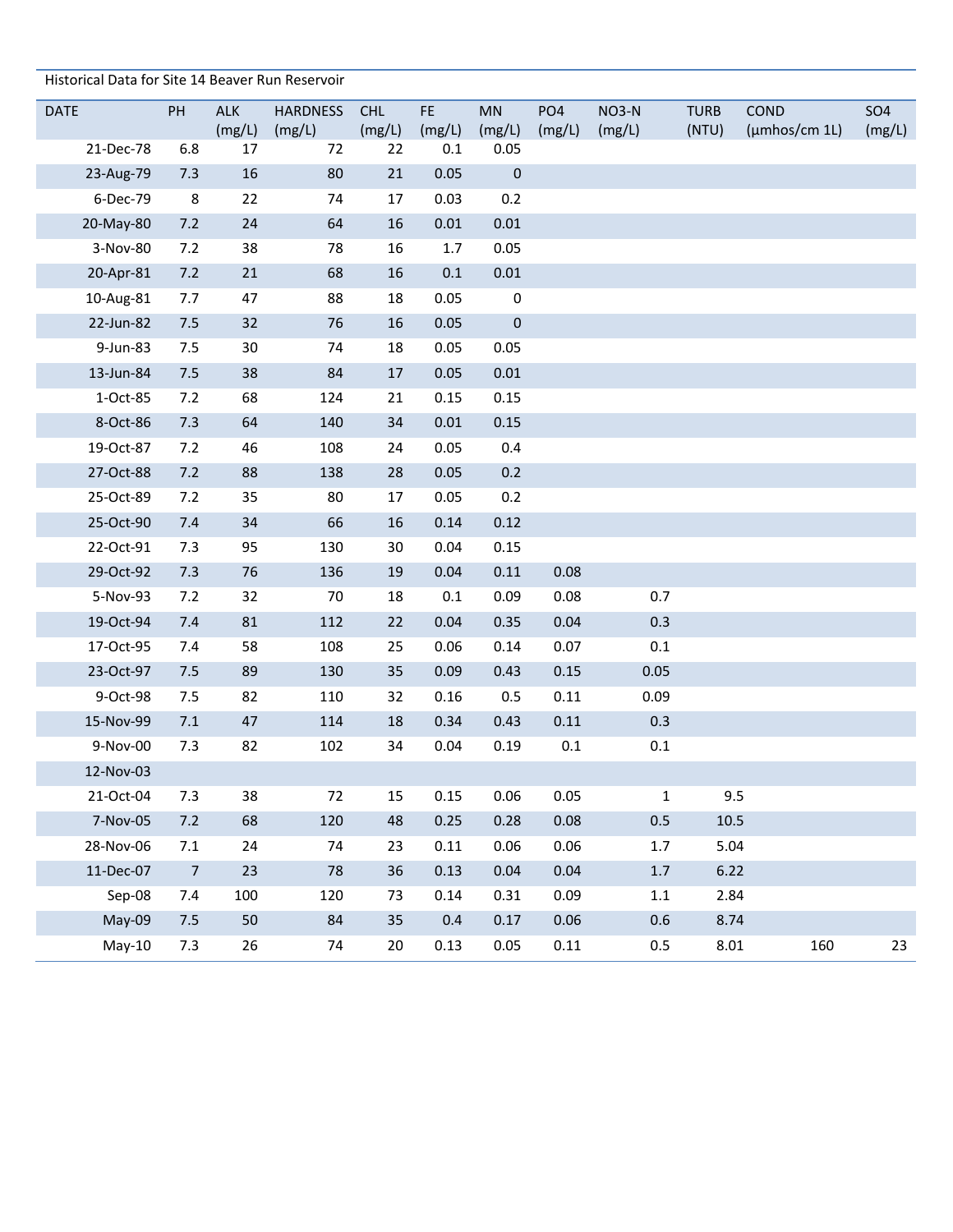| Historical Data for Site 15 Beaver Run Reservoir |                |              |                 |                  |                |                       |                 |              |                      |               |            |
|--------------------------------------------------|----------------|--------------|-----------------|------------------|----------------|-----------------------|-----------------|--------------|----------------------|---------------|------------|
| <b>DATE</b>                                      | PH             | <b>ALK</b>   | <b>HARDNESS</b> | <b>CHL</b>       | FE.            | <b>MN</b>             | PO <sub>4</sub> | <b>NO3-N</b> | <b>TURB</b>          | <b>COND</b>   | <b>SO4</b> |
| 12-Dec-78                                        | 7.1            | (mg/L)<br>21 | (mg/L)<br>74    | (mg/L)<br>11     | (mg/L)<br>0.01 | (mg/L)<br>$\mathbf 0$ | (mg/L)          | (mg/L)       | (NTU)                | (µmhos/cm 1L) | (mg/L)     |
| 21-Aug-79                                        | 7.4            | 48           | 108             | 11               | $\mathbf{1}$   | 0.01                  |                 |              |                      |               |            |
| 21-Dec-79                                        | 7.3            | 44           | 108             | 9                | 0.01           | 0.01                  |                 |              |                      |               |            |
| 22-May-80                                        | 7.4            | 39           | 92              | 9                | $0.01\,$       | $\bf{0}$              |                 |              |                      |               |            |
| 3-Nov-80                                         | 7.4            | 60           | 106             | 9                | $\overline{2}$ | 0.01                  |                 |              |                      |               |            |
| 20-Apr-81                                        | 7.5            | 33           | 92              | 10               | 0.05           | $\pmb{0}$             |                 |              |                      |               |            |
| 10-Aug-81                                        | 7.7            | 60           | 116             | 10               | 0.05           | $\boldsymbol{0}$      |                 |              |                      |               |            |
| 22-Jun-82                                        | 7.7            | 50           | 116             | $\boldsymbol{9}$ | 0.01           | $\pmb{0}$             |                 |              |                      |               |            |
| 10-Jun-83                                        | 7.7            | 47           | 110             | 10               | 0.05           | $\pmb{0}$             |                 |              |                      |               |            |
| 12-Jun-84                                        | 7.6            | 44           | 108             | $\overline{7}$   | 0.01           | $\pmb{0}$             |                 |              |                      |               |            |
| 2-Oct-85                                         | 7.2            | 93           | 140             | 10               | 0.01           | 1.4                   |                 |              |                      |               |            |
| 9-Oct-86                                         | 7.4            | 43           | 94              | 13               | 0.15           | 0.25                  |                 |              |                      |               |            |
| 19-Oct-87                                        | 7.4            | 49           | 120             | 12               | 0.1            | $0.1\,$               |                 |              |                      |               |            |
| 26-Oct-89                                        | 7.4            | 54           | 114             | 12               | 0.05           | $\mathbf 0$           |                 |              |                      |               |            |
| 26-Oct-90                                        | 7.5            | 53           | 114             | 13               | 0.02           | 0.02                  |                 |              |                      |               |            |
| 28-Oct-92                                        | $\overline{7}$ | 77           | 142             | 12               | 0.37           | 0.51                  | 0.04            |              |                      |               |            |
| 4-Nov-93                                         | 7.2            | 44           | 136             | 10               | 0.62           | 0.53                  | 0.02            |              | 0.2                  |               |            |
| 18-Oct-94                                        | 7.5            | 64           | 144             | 13               | 1.98           | 1.32                  | 0.04            | 0.5          |                      |               |            |
| 16-Oct-95                                        | $\overline{7}$ | 63           | 120             | 12               | 1.14           | 0.82                  | 0.05            | 0.1          |                      |               |            |
| 30-Oct-97                                        | 7.2            | 49           | 120             | 10               | 1.04           | 0.38                  | 0.09            | 0.15         |                      |               |            |
| 15-Oct-98                                        | 7.6            | 71           | 100             | $\overline{7}$   | 1.06           | 1.28                  | $0.1\,$         | 0.07         |                      |               |            |
| 15-Nov-99                                        | 7.4            | 38           | 130             | 12               | 0.67           | 0.48                  | 0.07            | 0.3          |                      |               |            |
| 8-Nov-00                                         | 7.1            | 62           | 134             | 16               | 0.95           | 0.86                  | 0.09            |              | $\pmb{0}$            |               |            |
| 12-Nov-03                                        | $\overline{7}$ | 40           | 160             | 12               | 0.02           | 0.07                  | 0.15            |              | $1.4\,$<br>3.56      |               |            |
| 22-Oct-04                                        | 7.4            | 56           | 140             | 10               | 0.06           | 0.14                  | 0.02            |              | 0.3<br>$1.1\,$       |               |            |
| 7-Nov-05                                         | 7.2            | 60           | 126             | 12               | 0.62           | 0.3                   | 0.07            |              | 0.4<br>6.68          |               |            |
| 28-Nov-06                                        | 7.4            | 48           | 134             | 11               | 0.06           | 0.12                  | 0.14            |              | 1.92<br>1.2          |               |            |
| 11-Dec-07                                        | 7.1            | 31           | 104             | 13               | 0.28           | 0.2                   | 0.06            |              | 0.9<br>14.1          |               |            |
| Sep-08                                           | 7.4            | 74           | 116             | 12               | $0.1\,$        | 0.1                   | 0.12            |              | 2.28<br>$\mathbf{1}$ |               |            |
| May-09                                           | 7.6            | 52           | 128             | $\overline{7}$   | 0.07           | 0.05                  | $0.01\,$        |              | 0.8<br>2.04          |               |            |
| $May-10$                                         | 7.5            | 39           | 94              | 6                | 0.04           | 0.05                  | 0.11            |              | 0.5<br>3.62          | 230           | 67         |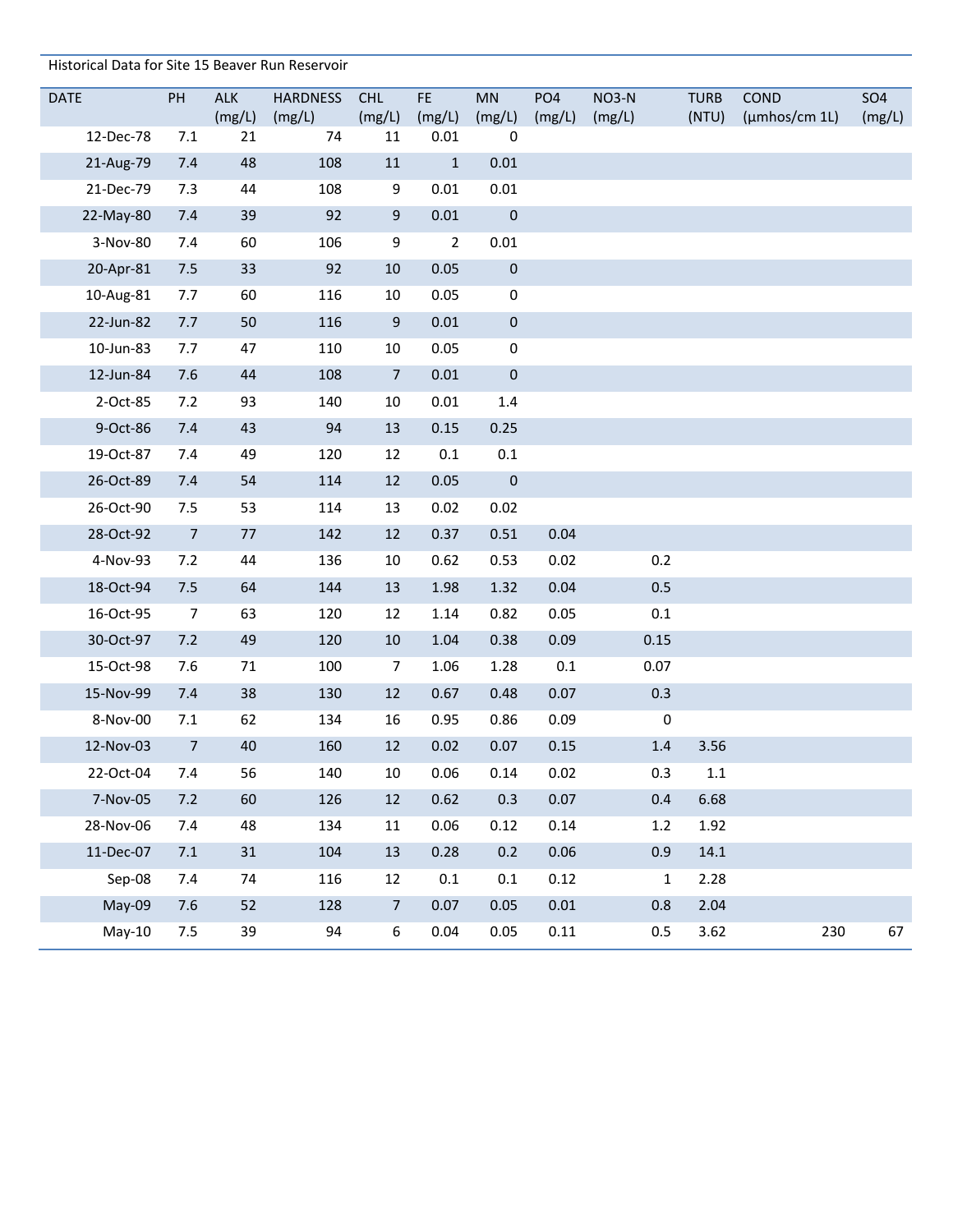Historical Data for Site 16 Beaver Run Reservoir

| <b>DATE</b> | PH             | <b>ALK</b><br>(mg/L) | <b>HARDNESS</b><br>(mg/L) | <b>CHL</b><br>(mg/L) | FE.<br>(mg/L) | <b>MN</b><br>(mg/L) | PO <sub>4</sub><br>(mg/L) | NO3-N<br>(mg/L) | <b>TURB</b><br>(NTU) | <b>COND</b><br>$(\mu$ mhos/cm 1L $)$ | <b>SO4</b><br>(mg/L) |
|-------------|----------------|----------------------|---------------------------|----------------------|---------------|---------------------|---------------------------|-----------------|----------------------|--------------------------------------|----------------------|
| 1-Oct-85    | $\mathbf{3}$   | $-87$                | 250                       | 33                   | 14            | 7                   |                           |                 |                      |                                      |                      |
| 8-Oct-86    | 3.2            | $-185$               | 510                       | 31                   | 14            | $\sqrt{6}$          |                           |                 |                      |                                      |                      |
| 19-Oct-87   | 3.2            | $-310$               | 540                       | 28                   | 80            | 8                   |                           |                 |                      |                                      |                      |
| 27-Oct-88   | 3.4            | $-175$               | 425                       | 32                   | $\,8\,$       | $\bf 8$             |                           |                 |                      |                                      |                      |
| 25-Oct-89   | 3.2            | $-150$               | 150                       | 61                   | 40            | $\boldsymbol{6}$    |                           |                 |                      |                                      |                      |
| 25-Oct-90   | 3.4            | $-130$               | 460                       | 27                   | 26.5          | 4.5                 |                           |                 |                      |                                      |                      |
| 22-Oct-91   | 3.5            | $-36$                | 500                       | 34                   | 11.3          | 4.96                |                           |                 |                      |                                      |                      |
| 29-Oct-92   | 3.5            | $-99$                | 560                       | 28                   | 24.5          | 7.7                 | 0.16                      |                 |                      |                                      |                      |
| 5-Nov-93    | 3.8            | $-2$                 | 450                       | 33                   | 8.7           | 6.3                 | 0.12                      | 1.3             |                      |                                      |                      |
| 19-Oct-94   | $\overline{3}$ | $-8$                 | 860                       | 73                   | 57.8          | 1.25                | 0.4                       | 0.9             |                      |                                      |                      |
| 17-Oct-95   | 3.6            | $-40$                | 460                       | 30                   | 9.35          | 3.5                 | 0.08                      | $\mathbf{1}$    |                      |                                      |                      |
| 23-Oct-97   | 3.3            | $-100$               | 420                       | 38                   | 28.3          | 6.5                 | 0.23                      | 0.34            |                      |                                      |                      |
| 9-Oct-98    | 3.8            | $-33$                | 430                       | 40                   | 5.2           | 5.9                 | 0.17                      | 0.28            |                      |                                      |                      |
| 18-Nov-99   | 3.5            | $-66$                | 720                       | 62                   | 11.5          | 7.06                | 0.18                      | 0.9             |                      |                                      |                      |
| 8-Nov-00    | 3.5            | $-35$                | 650                       | 69                   | 16.2          | 3.64                | 0.16                      | 0.4             |                      |                                      |                      |
| 12-Nov-03   | 4.9            | $\overline{3}$       | 225                       | 57                   | 4.25          | 4.93                | 0.78                      | $1.8\,$         | 22                   |                                      |                      |
| 21-Oct-04   | 3.5            | $-25$                | 470                       | 73                   | 1.58          | 5.93                | 0.14                      | $1.6\,$         | 7.3                  |                                      |                      |
| 9-Nov-05    | 3.9            | $-10$                | 460                       | 93                   | 7.2           | 5.73                | 0.3                       | $\mathbf{1}$    | 19.7                 |                                      |                      |
| 28-Nov-06   | 3.2            | $-82$                | 460                       | 65                   | 13.1          | 4.93                | 0.28                      | $\overline{2}$  | 7.5                  |                                      |                      |
| 11-Dec-07   | 4.7            | 10                   | 370                       | 97                   | 4.7           | 3.16                | $\mathbf 0$               | $1.1\,$         | 14.7                 |                                      |                      |
| Sep-08      | 3.6            | $-27$                | 420                       | 115                  | 2.9           | 5.72                | 0.29                      | 2.1             | 0.67                 |                                      |                      |
| May-09      | 3.5            | $-30$                | 1000                      | 103                  | 5.88          | 1.17                | 0.04                      | $1.8\,$         | 3.15                 |                                      |                      |
| $May-10$    | 4.2            | $-100$               | 460                       | 94                   | 4.55          | 2.06                | 0.08                      | $\mathbf 0$     | 14.8                 | 1000                                 | 380                  |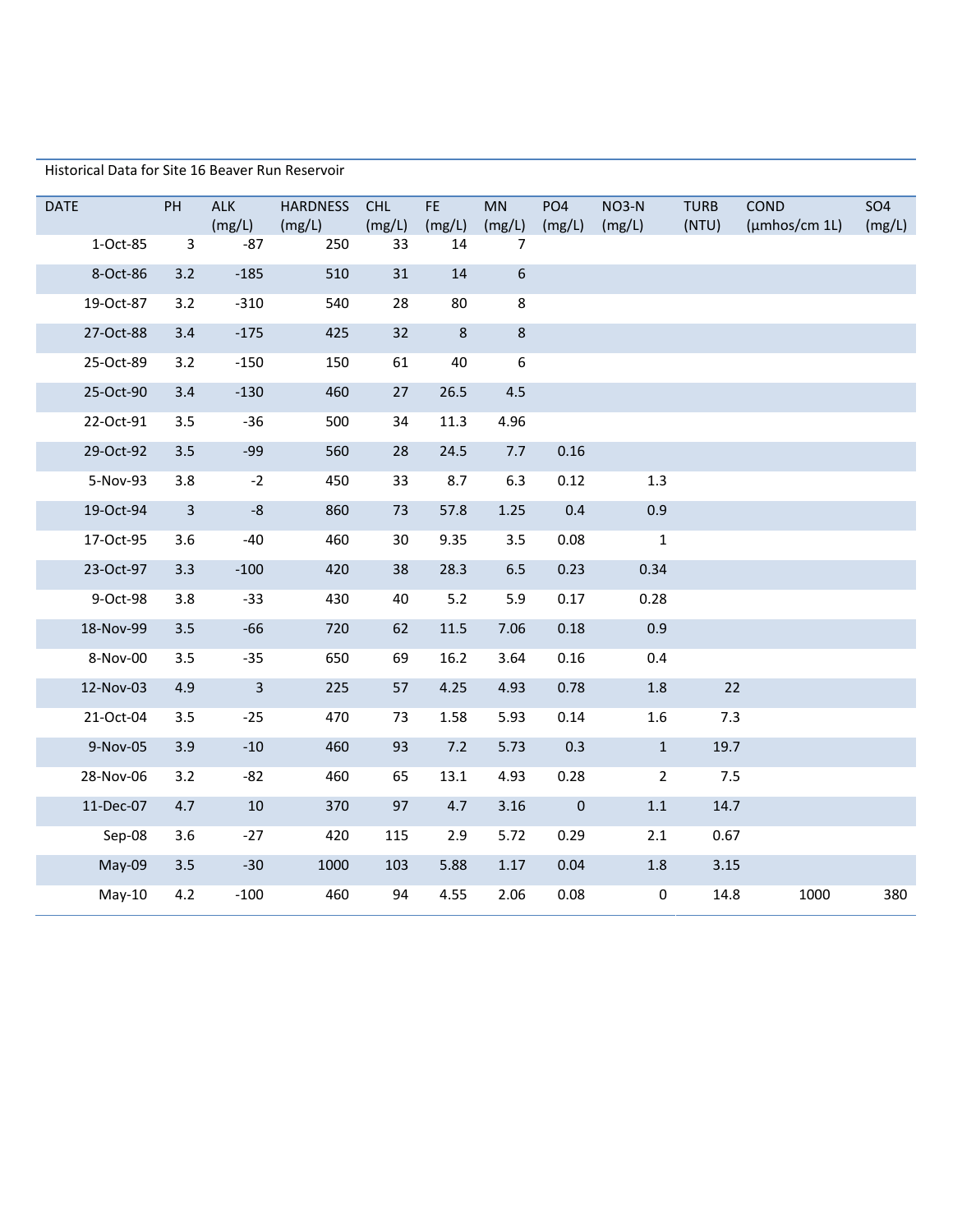| Historical Data for Site 17 Beaver Run Reservoir |  |
|--------------------------------------------------|--|
|--------------------------------------------------|--|

| <b>DATE</b> | PH             | <b>ALK</b> | <b>HARDNESS</b> | <b>CHL</b> | <b>FE</b>   | MN     | PO <sub>4</sub> | <b>NO3-N</b> | <b>TURB</b> | COND          | <b>SO4</b> |
|-------------|----------------|------------|-----------------|------------|-------------|--------|-----------------|--------------|-------------|---------------|------------|
|             |                | (mg/L)     | (mg/L)          | (mg/L)     | (mg/L)      | (mg/L) | (mg/L)          | (mg/L)       | (NTU)       | (µmhos/cm 1L) | (mg/L)     |
| 2-Oct-85    | 7.3            | 42         | 134             | 34         | $\mathbf 0$ | 0      |                 |              |             |               |            |
| 9-Oct-86    | 7.1            | 20         | 80              | 36         | 0.01        | 0.15   |                 |              |             |               |            |
| 19-Oct-87   | 6.8            | 33         | 80              | 34         | 0.05        | 0.02   |                 |              |             |               |            |
| 28-Oct-88   | 6.8            | 48         | 90              | 36         | 0.01        | 0.01   |                 |              |             |               |            |
| 26-Oct-89   | $\overline{7}$ | 26         | 66              | 28         | 0.05        | 0.3    |                 |              |             |               |            |
| 26-Oct-90   | 6.9            | 27         | 72              | 25         | 0.11        | 0.38   |                 |              |             |               |            |
| 23-Oct-91   | 6.9            | 54         | 74              | 25         | 0.03        | 0.02   |                 |              |             |               |            |
| 28-Oct-92   | 7.2            | 51         | 102             | 34         | 0.07        | 0.04   | 0.03            |              |             |               |            |
| 4-Nov-93    | $\overline{7}$ | 19         | 60              | 32         | 0.12        | 0.12   | 0.03            | 0.7          |             |               |            |
| 18-Oct-94   | 7.4            | 50         | 80              | 31         | 0.06        | 0.04   | 0.04            | $1.7$        |             |               |            |
| 16-Oct-95   | 6.8            | 26         | 98              | 48         | 0.08        | 0.06   | 0.05            | 0.7          |             |               |            |
| 30-Oct-97   | 7.2            | 30         | 82              | 39         | 0.16        | 0.09   | 0.43            | 0.66         |             |               |            |
| 15-Oct-98   | 7.4            | 59         | 82              | 41         | 0.38        | 0.29   | 0.16            | 0.29         |             |               |            |
| 15-Nov-99   | 7.1            | 27         | 114             | 81         | 0.02        | 0.02   | 0.09            | $1.1\,$      |             |               |            |
| 8-Nov-00    | 6.9            | 48         | 90              | 57         | 0.01        | 0.02   | 0.06            | 0.4          |             |               |            |
| 13-Nov-03   | 7.1            | 30         | 100             | 61         | 0.02        | 0.09   | 0.06            | $1.1\,$      | 1.76        |               |            |
| 22-Oct-04   | 7.2            | 43         | 90              | 86         | 0.12        | 0.43   | 0.01            | 0.3          | 1.8         |               |            |
| 7-Nov-05    | 6.9            | 26         | 116             | 99         | 0.01        | 0.06   | 0.09            | 0.4          | 0.5         |               |            |
| 28-Nov-06   | 6.8            | 28         | 72              | 45         | 0.3         | 0.16   | 0.11            | 1.2          | 0.83        |               |            |
| 11-Dec-07   | 6.9            | 21         | 76              | 39         | 0.27        | 0.07   | 0.06            | $\mathbf{1}$ | 7.6         |               |            |
| Sep-08      | 7.4            | 44         | 98              | 63         | 0.06        | 0.62   | 0.1             | 1.5          | 1.42        |               |            |
| May-09      | 7.5            | 40         | 86              | 42         | 0.07        | 0.09   | 0.09            | 1.3          | 0.75        |               |            |
| $May-10$    | 7.4            | 38         | 82              | 47         | 0.13        | 0.06   | 0.17            | 0.6          | 2.5         | 280           | 31         |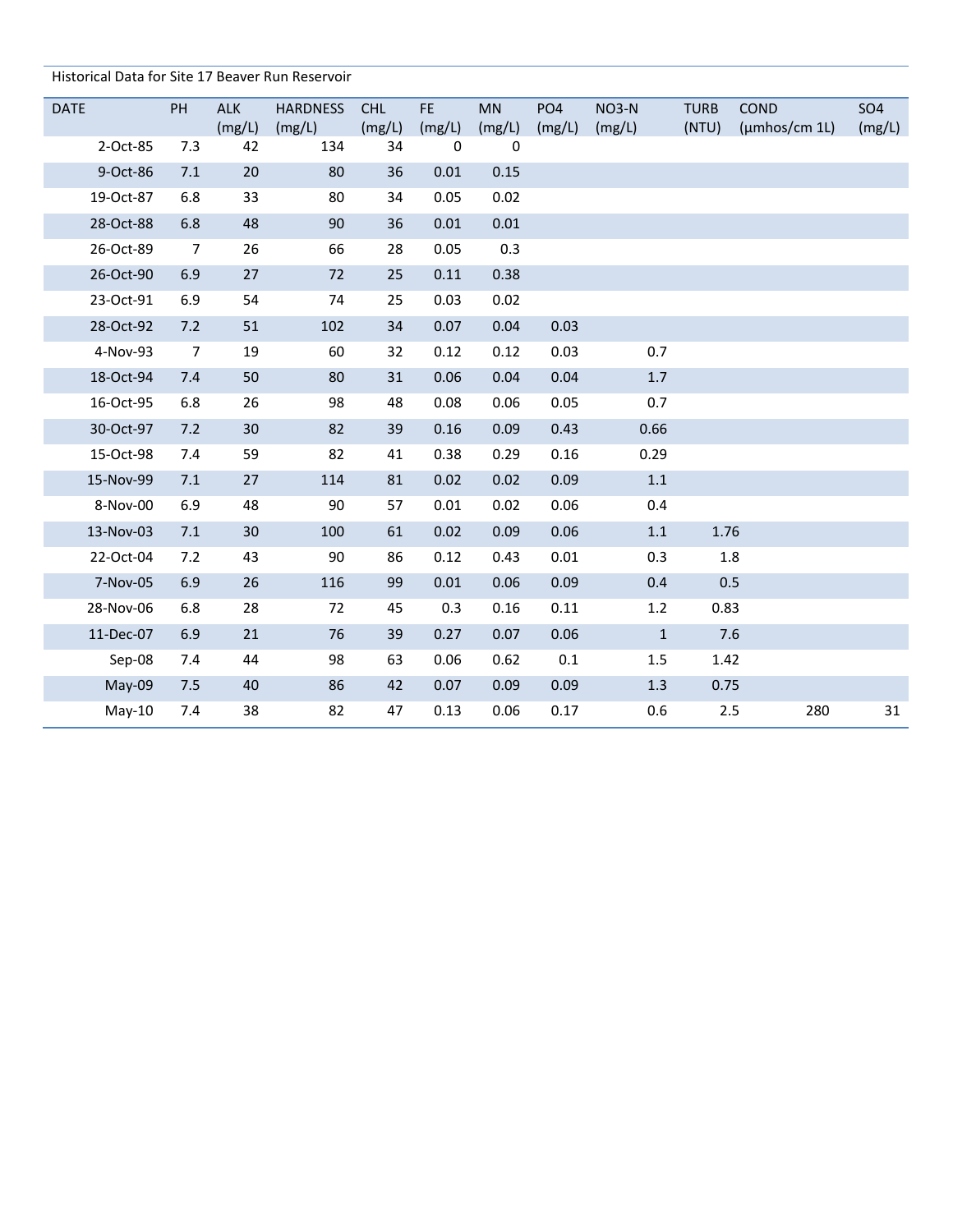Historical Data for Site 18 Beaver Run Reservoir

| <b>DATE</b> |           | <b>PH</b>      | <b>ALK</b><br>(mg/L) | <b>HARDNESS</b><br>(mg/L) | CHL<br>(mg/L) | FE.<br>(mg/L) | <b>MN</b><br>(mg/L)     | PO <sub>4</sub><br>(mg/L) | $NO3-N$<br>(mg/L) | <b>TURB</b><br>(NTU) | <b>COND</b><br>$(\mu m$ hos/cm 1L $)$ | SO <sub>4</sub><br>(mg/L) |
|-------------|-----------|----------------|----------------------|---------------------------|---------------|---------------|-------------------------|---------------------------|-------------------|----------------------|---------------------------------------|---------------------------|
|             | 27-Oct-88 | 7.3            | 142                  | 136                       | 44            | 0.05          | $\overline{\mathbf{0}}$ |                           |                   |                      |                                       |                           |
|             | 26-Oct-89 | 7.2            | 33                   | 70                        | 19            | 0.05          | 0.05                    |                           |                   |                      |                                       |                           |
|             | 25-Oct-90 | $\overline{7}$ | 33                   | 56                        | 19            | 0.56          | 0.34                    |                           |                   |                      |                                       |                           |
|             | 22-Oct-91 | 7.4            | 87                   | 130                       | 45            | 0.06          | 0.01                    |                           |                   |                      |                                       |                           |
|             | 29-Oct-92 | 7.3            | 62                   | 128                       | 33            | 0.15          | 0.05                    | 0.03                      |                   |                      |                                       |                           |
|             | 5-Nov-93  | 7.2            | 33                   | 68                        | 27            | 0.15          | 0.08                    | 0.05                      | 0.6               |                      |                                       |                           |
|             | 19-Oct-94 | 7.5            | 67                   | 114                       | 31            | 0.13          | 0.06                    | 0.04                      | 0.3               |                      |                                       |                           |
|             | 17-Oct-95 | 7.5            | 48                   | 110                       | 55            | 0.13          | 0.07                    | 0.19                      | 0.3               |                      |                                       |                           |
|             | 23-Oct-97 | 7.8            | 72                   | 108                       | 34            | 0.15          | 0.11                    | 0.1                       | 0.05              |                      |                                       |                           |
|             | 9-Oct-98  | 7.6            | 71                   | 92                        | 61            | 0.29          | 0.07                    | $0.1\,$                   | 0.23              |                      |                                       |                           |
|             | 18-Nov-99 | 7.6            | 56                   | 118                       | 65            | 0.12          | 0.05                    | 0.1                       | 0.3               |                      |                                       |                           |
|             | 9-Nov-00  | 7.3            | 66                   | 112                       | 58            | 0.09          | 0.06                    | 0.24                      | 0.1               |                      |                                       |                           |
|             | 13-Nov-03 | 7.1            | 36                   | 84                        | 39            | 0.14          | 0.14                    | 0.04                      | 1.1               | 5.34                 |                                       |                           |
|             | 21-Oct-04 | 7.4            | 50                   | 94                        | 47            | 0.2           | 0.11                    | 0.07                      | 0.6               | 3.7                  |                                       |                           |
|             | 9-Nov-05  | 7.2            | 62                   | 126                       | 64            | 0.77          | 0.21                    | 0.22                      | 0.2               | 32.8                 |                                       |                           |
|             | 28-Nov-06 | 7.1            | 36                   | 80                        | 36            | 0.2           | 0.1                     | 0.17                      | 0.9               | 2.78                 |                                       |                           |
|             | 11-Dec-07 | 6.8            | 27                   | 66                        | 50            | 0.2           | 0.11                    | $\boldsymbol{0}$          | 1.4               | 4.85                 |                                       |                           |
|             | Sep-08    | 7.4            | 86                   | 120                       | 85            | 0.22          | 0.25                    | 0.21                      | 1.4               | 10.5                 |                                       |                           |
|             | May-09    | 7.5            | 38                   | 94                        | 39            | 0.18          | 0.07                    | 0.04                      | 0.3               | 4                    |                                       |                           |
|             | $May-10$  | 7.3            | 36                   | 72                        | 43            | 0.18          | 0.1                     | 0.09                      | 0.3               | 4.98                 | 260                                   | 26                        |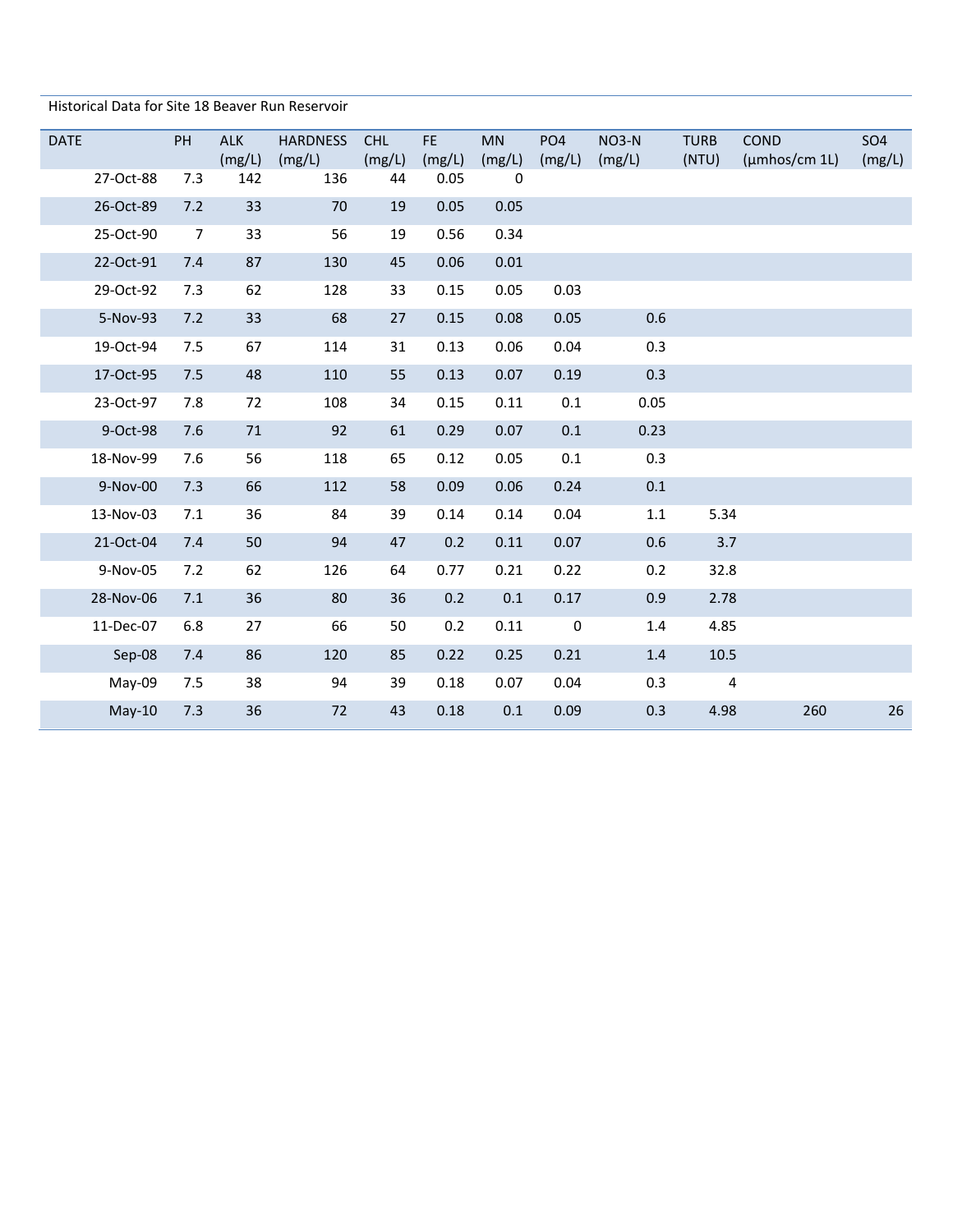| Historical Data for Site 19 Beaver Run Reservoir |  |
|--------------------------------------------------|--|
|--------------------------------------------------|--|

| <b>DATE</b> | PH  | <b>ALK</b><br>(mg/L) | <b>HARDNESS</b><br>(mg/L) | <b>CHL</b><br>(mg/L) | FE.<br>(mg/L) | <b>MN</b><br>(mg/L) | PO <sub>4</sub><br>(mg/L) | $NO3-N$<br>(mg/L) | <b>TURB</b><br>(NTU) | <b>COND</b><br>(µmhos/cm 1L) | SO <sub>4</sub><br>(mg/L) |
|-------------|-----|----------------------|---------------------------|----------------------|---------------|---------------------|---------------------------|-------------------|----------------------|------------------------------|---------------------------|
| 27-Oct-88   | 7.4 | 96                   | 132                       | 40                   | 0.01          | 0.05                |                           |                   |                      |                              |                           |
| 25-Oct-89   | 7.6 | 59                   | 84                        | 21                   | 0.05          | $\pmb{0}$           |                           |                   |                      |                              |                           |
| 26-Oct-90   | 7.5 | 60                   | 82                        | 22                   | 0.12          | 0.12                |                           |                   |                      |                              |                           |
| 22-Oct-91   | 7.6 | 110                  | 132                       | 50                   | 0.07          | 0.02                |                           |                   |                      |                              |                           |
| 29-Oct-92   | 7.5 | 93                   | 140                       | 27                   | 0.01          | 0.03                | 0.04                      |                   |                      |                              |                           |
| 5-Nov-93    | 7.3 | 42                   | 60                        | 17                   | 0.11          | 0.05                | 0.05                      | 0.5               |                      |                              |                           |
| 19-Oct-94   | 7.8 | 91                   | 120                       | 40                   | 0.05          | 0.04                | 0.06                      | 0.3               |                      |                              |                           |
| 17-Oct-95   | 7.7 | 87                   | 132                       | 42                   | 0.27          | 0.06                | 0.06                      | 0.2               |                      |                              |                           |
| 23-Oct-97   | 7.9 | 119                  | 134                       | 50                   | 0.13          | 0.27                | 0.11                      | 0.05              |                      |                              |                           |
| 9-Oct-98    | 7.6 | 108                  | 120                       | 51                   | 0.4           | 0.32                | 0.13                      | 0.6               |                      |                              |                           |
| 18-Nov-99   | 7.5 | 101                  | 146                       | 80                   | 0.3           | 0.46                | 0.07                      | 0.4               |                      |                              |                           |
| 9-Nov-00    | 7.5 | 116                  | 154                       | 118                  | 0.2           | 0.31                | 0.05                      | $\pmb{0}$         |                      |                              |                           |
| 13-Nov-03   | 7.4 | 60                   | 100                       | 42                   | 0.05          | 0.13                | 0.04                      | $1.1\,$           | 3.36                 |                              |                           |
| 21-Oct-04   | 7.6 | 85                   | 114                       | 61                   | 0.22          | 0.21                | 0.09                      | $\mathbf{1}$      | 3.7                  |                              |                           |
| 9-Nov-05    | 7.5 | 103                  | 142                       | 105                  | 0.26          | 0.28                | 0.09                      | 0.4               | 6.6                  |                              |                           |
| 28-Nov-06   | 7.5 | 80                   | 110                       | 48                   | 0.21          | 0.14                | 0.08                      | $1.1\,$           | 3.06                 |                              |                           |
| 11-Dec-07   | 7.1 | 44                   | 82                        | 50                   | 0.18          | 0.09                | $\boldsymbol{0}$          | 1.6               | 6.27                 |                              |                           |
| Sep-08      | 7.6 | 135                  | 116                       | 139                  | 0.16          | 0.22                | 0.16                      | $1.1\,$           | $1.01\,$             |                              |                           |
| May-09      | 7.9 | 105                  | 162                       | 91                   | 0.26          | 0.24                | 0.12                      | 0.9               | 6.04                 |                              |                           |
| $May-10$    | 7.6 | 67                   | 106                       | 62                   | 0.21          | 0.11                | 0.14                      | 0.2               | 7.92                 | 360                          | 20                        |